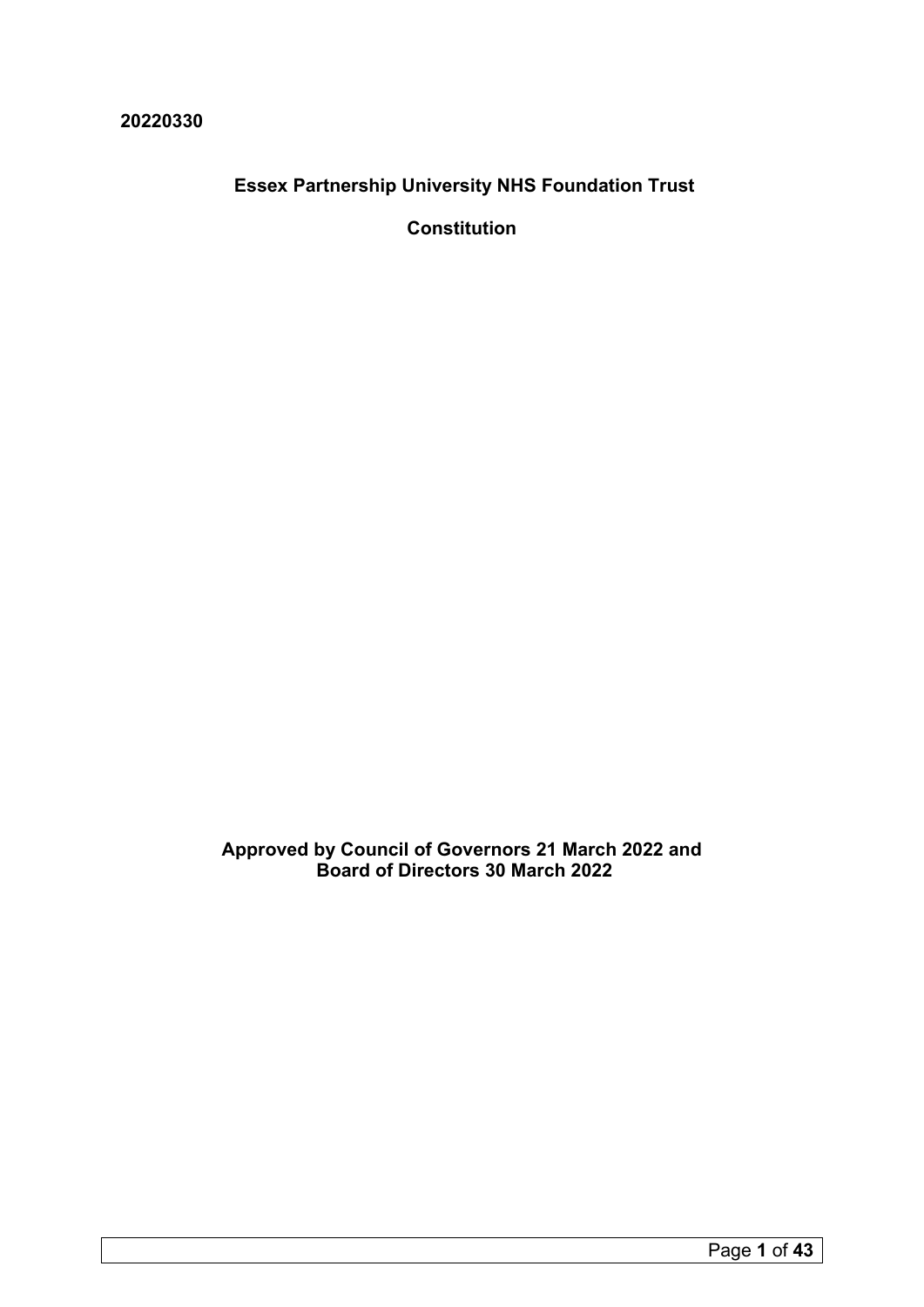# **TABLE OF CONTENTS**

# *Paragraph*

| $\mathbf{1}$ . |                                                                       |  |
|----------------|-----------------------------------------------------------------------|--|
| 2.             |                                                                       |  |
| 3.             |                                                                       |  |
| 4.             |                                                                       |  |
| 5.             |                                                                       |  |
| 6.             |                                                                       |  |
| 7.             |                                                                       |  |
| 8.             |                                                                       |  |
| 9.             |                                                                       |  |
| 10.            |                                                                       |  |
| 11.            |                                                                       |  |
| 12.            |                                                                       |  |
| 13.            |                                                                       |  |
| 14.            |                                                                       |  |
| 15.            |                                                                       |  |
| 16.            |                                                                       |  |
| 17.            | Council of Governors - Disqualification and Removal 11                |  |
| 18.            |                                                                       |  |
| 19.            |                                                                       |  |
| 20.            |                                                                       |  |
| 21.            |                                                                       |  |
| 22             |                                                                       |  |
| 23.            |                                                                       |  |
| 24.            |                                                                       |  |
| 25.            |                                                                       |  |
| 26.            |                                                                       |  |
| 27.            | Board of Directors - Qualification for Appointment as a Non-Executive |  |
|                |                                                                       |  |
| 28.            | Board of Directors - Appointment and Removal of Chair and Other Non-  |  |
|                |                                                                       |  |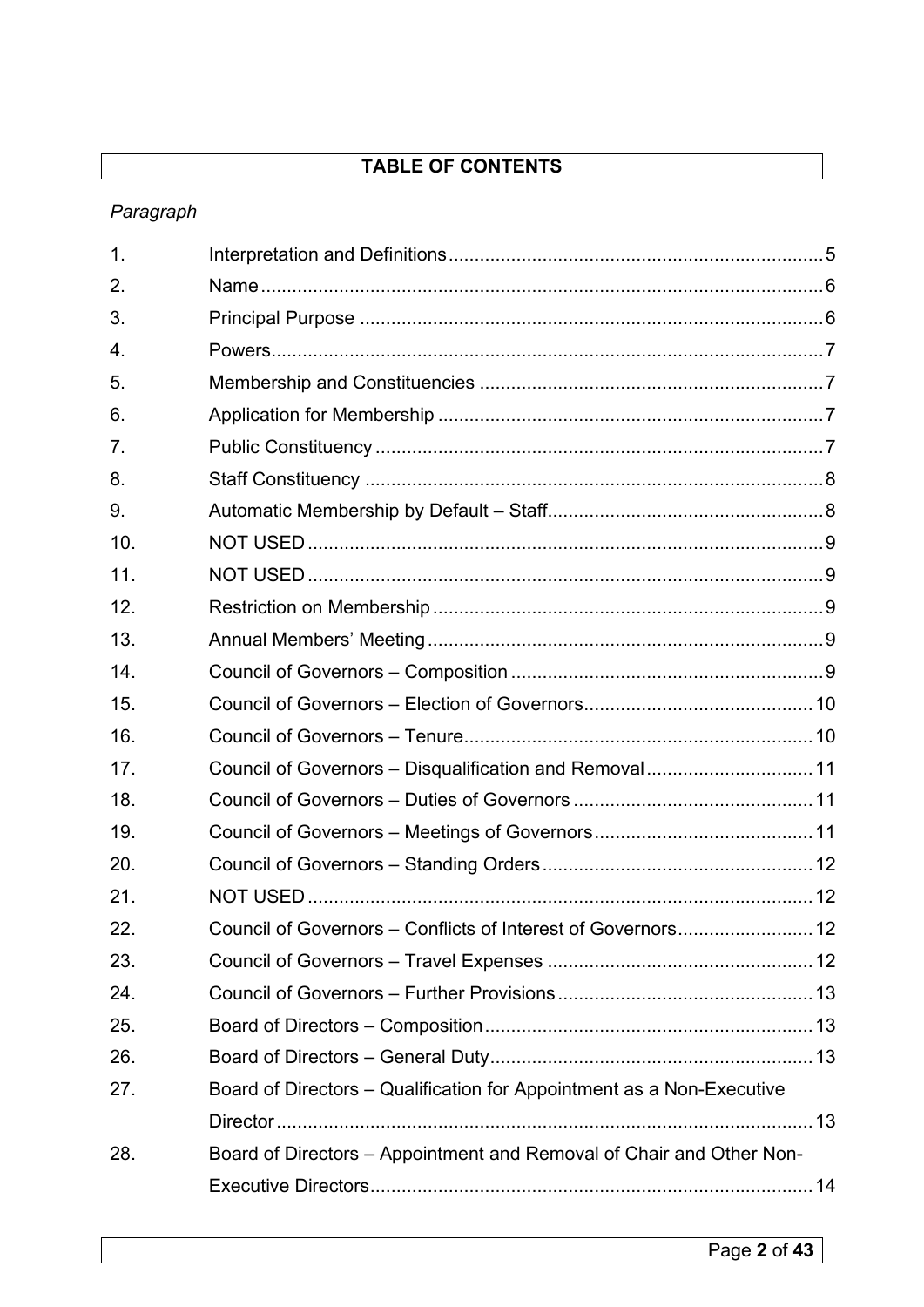| 29. |                                                                         |  |
|-----|-------------------------------------------------------------------------|--|
| 30. | Board of Directors - Appointment of Vice-Chair, Acting Chair, Senior    |  |
|     |                                                                         |  |
| 31. | Board of Directors - Appointment and Removal of the Chief Executive and |  |
|     |                                                                         |  |
| 32. |                                                                         |  |
| 33. |                                                                         |  |
| 34. |                                                                         |  |
| 35. |                                                                         |  |
| 36. |                                                                         |  |
| 37. |                                                                         |  |
| 38. |                                                                         |  |
| 39. |                                                                         |  |
| 40. |                                                                         |  |
| 41. |                                                                         |  |
| 42. |                                                                         |  |
| 43. |                                                                         |  |
| 44. |                                                                         |  |
| 45. |                                                                         |  |
| 46. | Presentation of the Annual Accounts and Reports to the Governors and    |  |
|     |                                                                         |  |
| 47. |                                                                         |  |
| 48. |                                                                         |  |
| 49. |                                                                         |  |
| 50. |                                                                         |  |
|     |                                                                         |  |
|     |                                                                         |  |
|     |                                                                         |  |
|     |                                                                         |  |
|     |                                                                         |  |
|     |                                                                         |  |
|     | ANNEX 6: ADDITIONAL PROVISION - COUNCIL OF GOVERNORS 29                 |  |
|     | ANNEX 7: STANDING ORDERS FOR THE PRACTICE AND PROCEDURE OF THE          |  |
|     |                                                                         |  |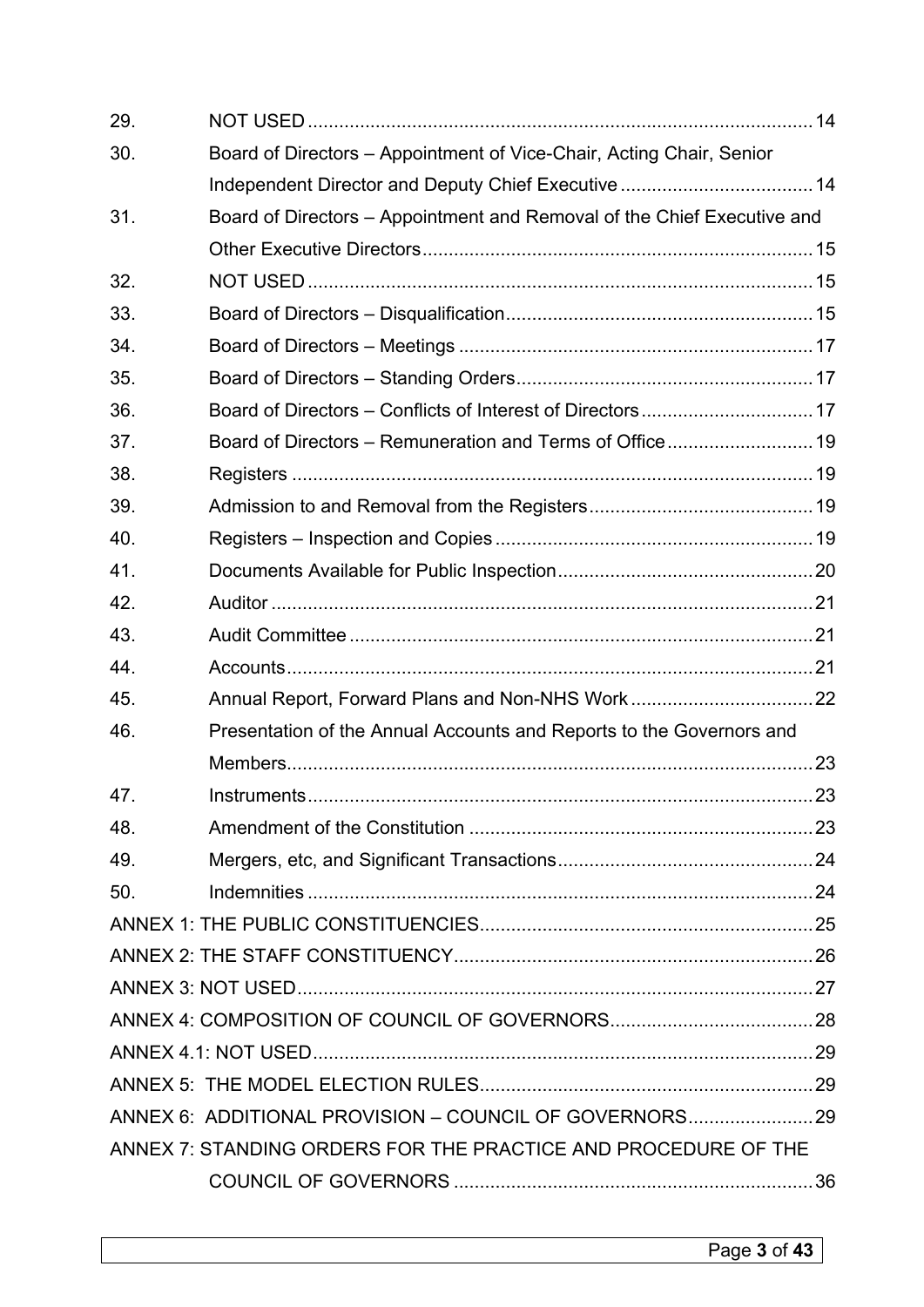| ANNEX 8: STANDING ORDERS FOR THE PRACTICE AND PROCEDURE OF THE |  |
|----------------------------------------------------------------|--|
|                                                                |  |
|                                                                |  |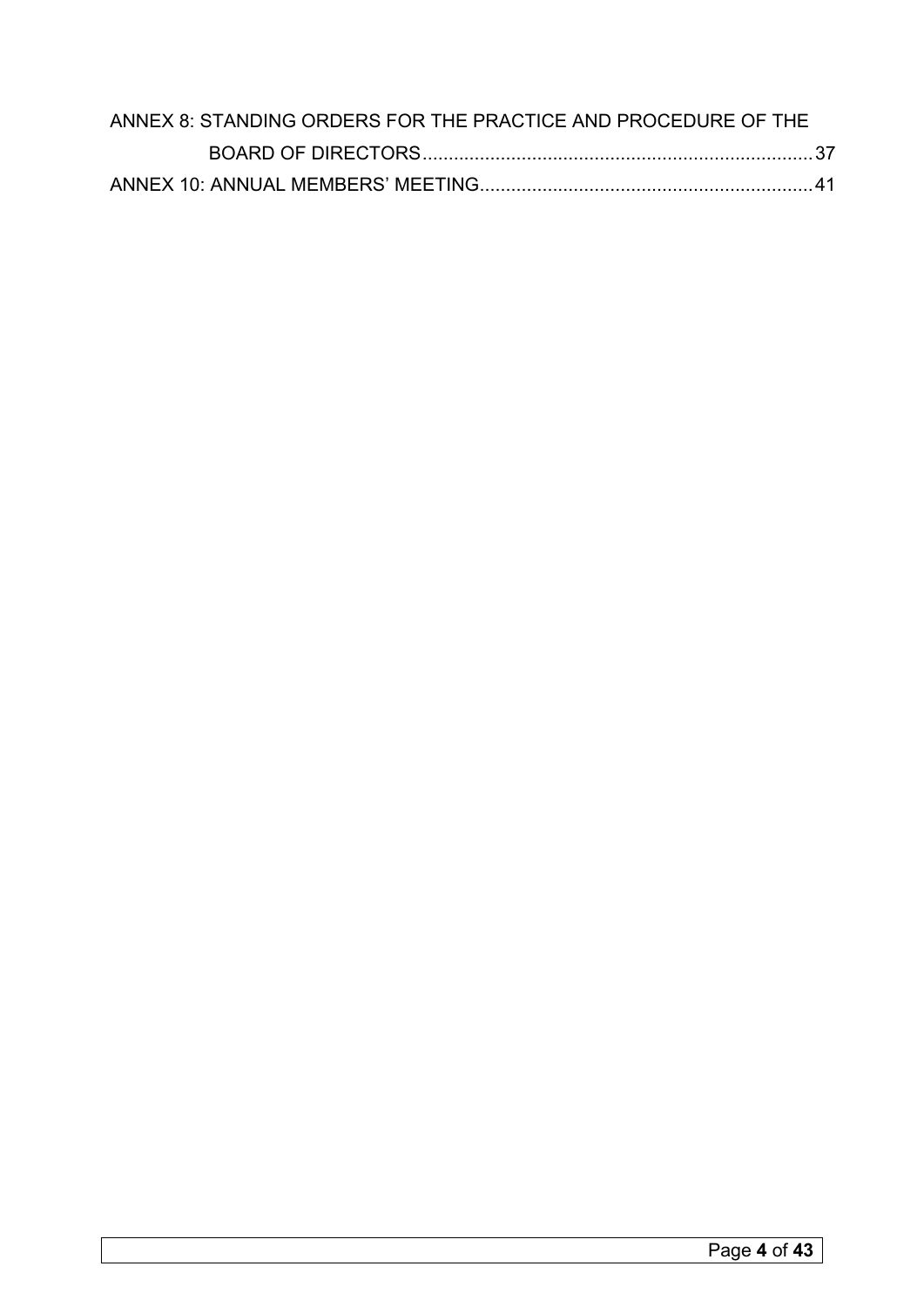# <span id="page-4-0"></span>**1. Interpretation and Definitions**

- **1.1** Unless otherwise stated, words or expressions contained in this constitution shall bear the same meaning as in the 2006 Act as amended by the 2012 Act
- **1.2** Words importing the plural shall import the singular and vice-versa.
- **1.3** The **2006 Act** is the National Health Service Act 2006
- **1.4** The **2012 Act** is the Health and Social Care Act 2012
- **1.5 Annual Members' Meeting** is defined in paragraph 13 of the Constitution
- **1.6 Board of Directors** or **Board** means the Chair, Executive and Non-Executive Directors of the Trust collectively as a body in accordance with this **Constitution**
- **1.7 Board of Directors Nominations Committee** means a committee of the Board described in paragraph 30.4 of the Constitution
- **1.8 Constitution** means this constitution which has effect in accordance with Section 37(1) of the 2006 Act
- **1.9 Council of Governors or Council** means the Council of Governors of the Trust as described in paragraph 14 of this Constitution
- **1.10 Chair** is the person appointed as Chair of the Board of Directors (and Chair of the Council of Governors) under paragraph 28 of this Constitution
- **1.11 Chief Executive** is the person appointed as the Chief Executive Officer of the Trust under paragraph 31 of this Constitution
- **1.12 Directors** means the Executive and Non-Executive members of the Board of Directors
- **1.13 Executive Director** means a member of the Board of Directors appointed under paragraph 25 of the Constitution
- **1.14 Member** means a person registered as a member of one of the constituencies set out in paragraph 5 of this Constitution
- **1.15 Model Election Rules** means the Model Election Rules published by Department of Health and/or NHS Providers
- **1.16 Monitor** is the body corporate known as Monitor, as part of NHS Improvement, as provided by Section 61 of the 2012 Act
- **1.17 NHS England / Improvement (NHSE/I)** the operational name for the organisation which consists of (inter alia) NHS Improvement, NHS England,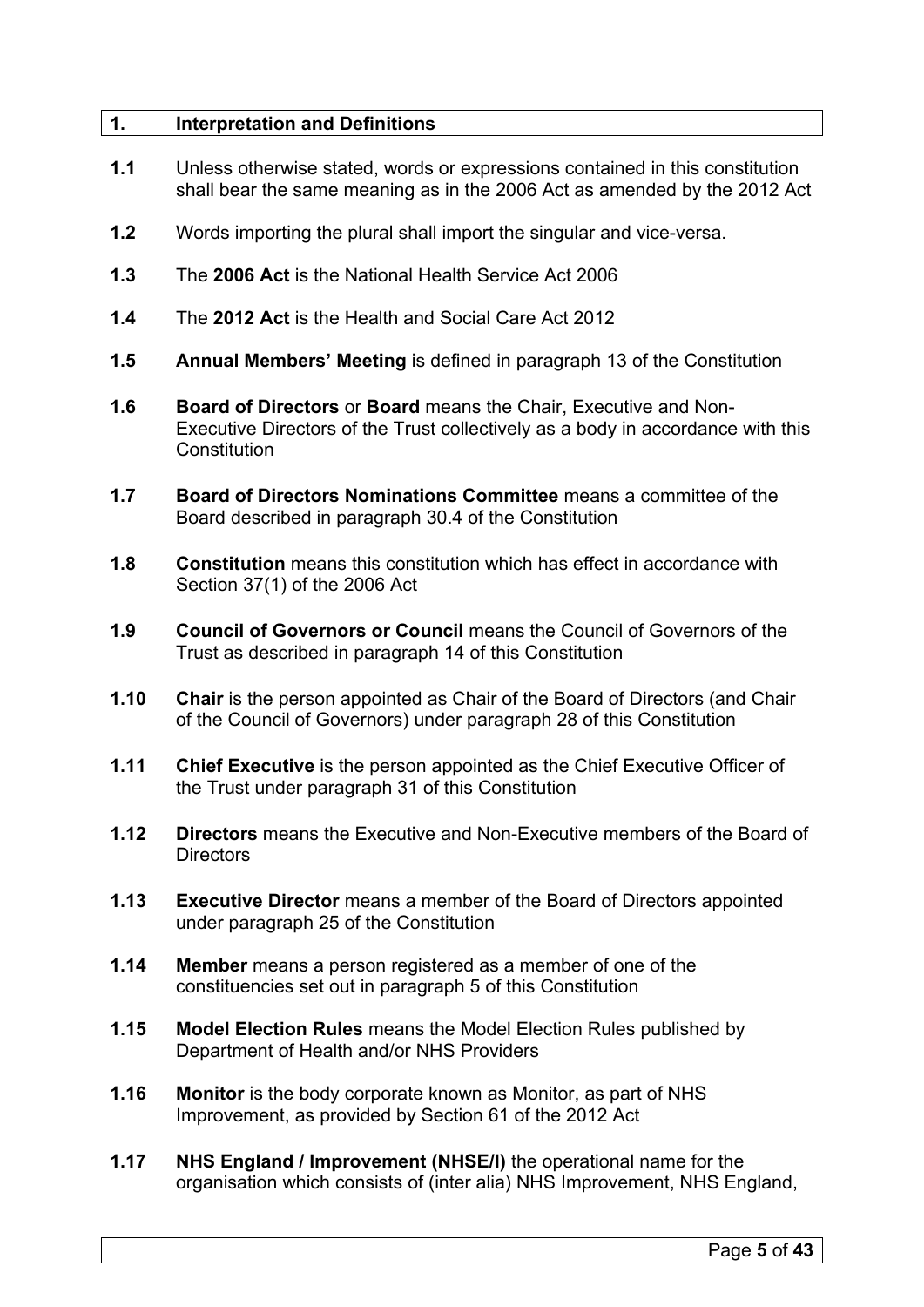Monitor and the NHSTDA;

- **1.18 NHSTDA** means the Special Health Authority known as the National Health Service Trust Development Authority established under the NHS Trust Development Authority (Establishment and Constitution) Order 2012 SI 901/2012
- **1.19 Non-Executive Director** means a member of the Board of Directors, including the Chair, appointed by the Council of Governors under paragraph 28 of the Constitution
- **1.20 Officer** means an employee of the Trust or any person holding a paid appointment or office with the Trust
- **1.21 Regulated Activities Regulations** means the Health and Social Care Act 2008 (Regulated Activities) Regulations 2014 as amended
- **1.22** The **Accounting Officer** is the person who from time to time discharges the functions specified in paragraph 25(5) of Schedule 7 to the 2006 Act
- **1.23** The **Trust Secretary** is the person appointed by the Chair and Chief Executive as the Trust Secretary
- **1.24 Vice-Chair** means the Non-Executive Director appointed under paragraph 30.1 and 30.3 of this Constitution
- **1.25 Acting Chair** means the Non Executive Director appointed under paragraph 30.2 and 30.3 of this Constitution.
- **1.26 Voluntary Organisation** is a body, other than a public or local authority, the activities of which are not carried out for profit
- **1.27 Working Day** means a day of the week which is not a Saturday, Sunday or public holiday in England.

# <span id="page-5-0"></span>**2. Name**

**2.1** The name of the foundation trust is Essex Partnership University NHS Foundation Trust (the Trust).

#### <span id="page-5-1"></span>**3. Principal Purpose**

- **3.1** The principal purpose of the Trust is the provision of goods and services for the purposes of the health service in England
- **3.2** The Trust does not fulfil its principal purpose unless, in each financial year, its total income from the provision of goods and services for the purposes of the health service in England is greater than its total income from the provision of goods and services for any other purposes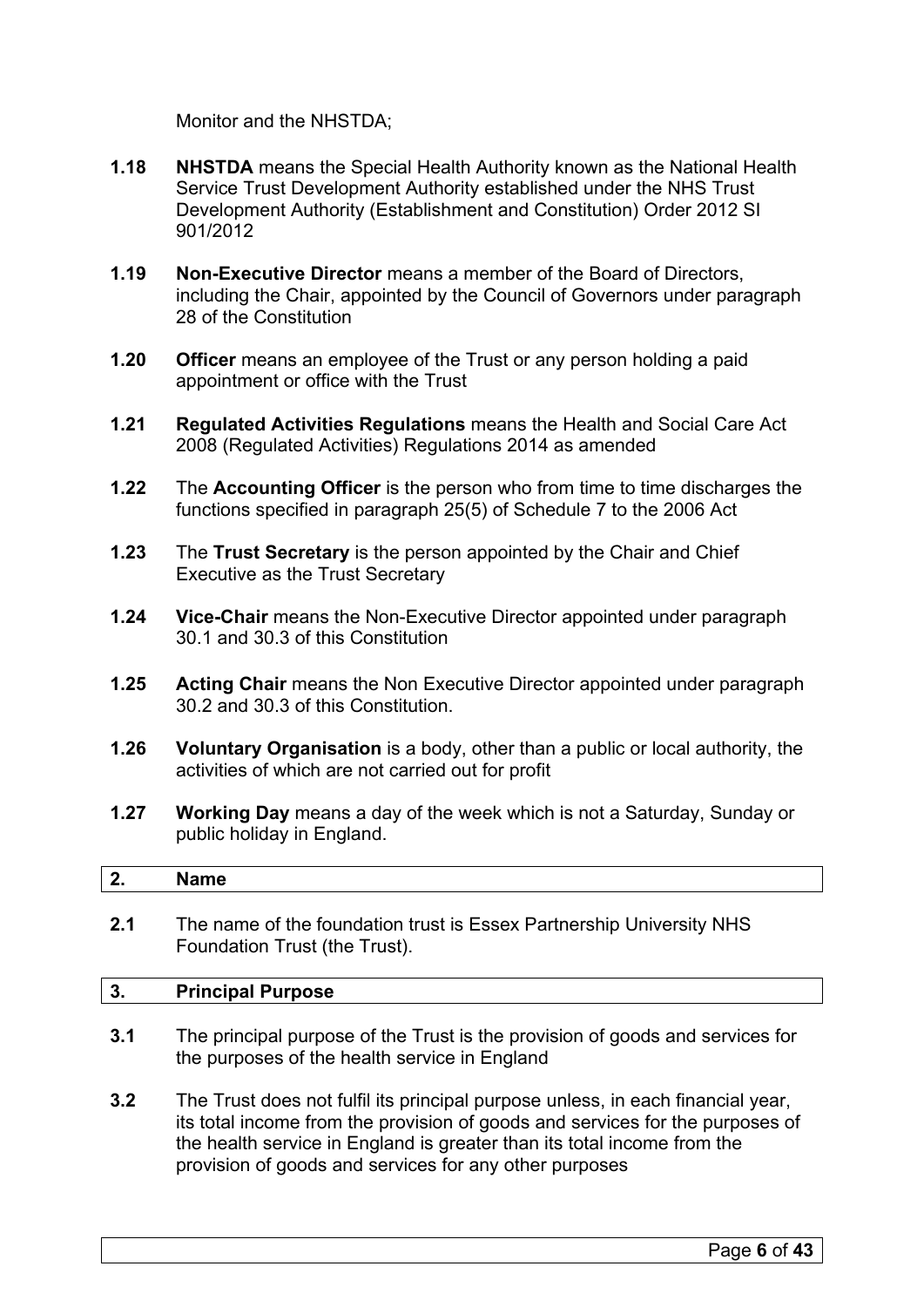- **3.3** The Trust may provide goods and services for any purposes related to:
	- **3.3.1** the provision of services provided to individuals for or in connection with the prevention, diagnosis or treatment of illness, and
	- **3.3.2** the promotion and protection of public health
- **3.4** The Trust may also carry on activities other than those mentioned in the above paragraph for the purpose of making additional income available in order better to carry on its principal purpose.

<span id="page-6-0"></span>

- **4.1** The powers of the Trust are set out in the 2006 Act
- **4.2** All the powers of the Trust shall be exercised by the Board of Directors on behalf of the Trust
- **4.3** Any of these powers may be delegated to a committee of Directors or to an Executive Director.

# <span id="page-6-1"></span>**5. Membership and Constituencies**

- **5.1** The Trust shall have members, each of whom shall be a member of one of the constituencies in paragraph 5.2
- **5.2** The constituencies of the Trust shall be:
	- **5.2.1** a Public Constituency
	- **5.2.2** a Staff Constituency.

# <span id="page-6-2"></span>**6. Application for Membership**

- **6.1** An individual who is eligible to become a member of the Trust may do so on application to the Trust subject to paragraphs 8 and 12 below
- **6.2** An applicant will become a member when the Trust has received and accepted the application, and the name of the applicant has been entered in the Trust's Register of Members (see Annex 9: Further Provisions paragraph 2).

# <span id="page-6-3"></span>**7. Public Constituency**

- **7.1** An individual who lives in an area specified in Annex 1 as an area for a Public Constituency may become or continue as a member of the Trust
- **7.2** Those individuals who live in an area specified for a Public Constituency are referred to collectively as a Public Constituency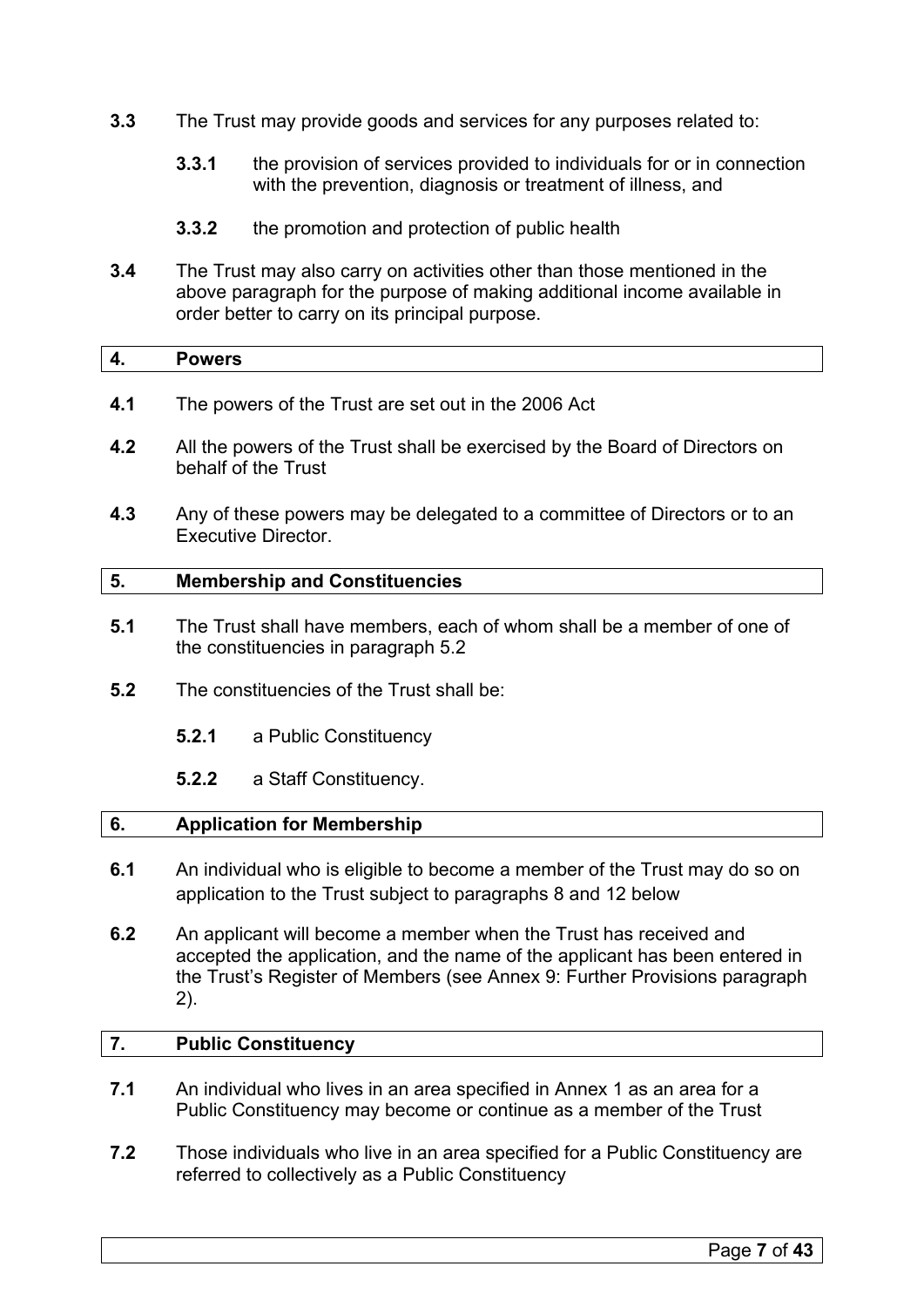**7.3** The minimum number of members in each Public Constituency is specified in Annex 1.

## <span id="page-7-0"></span>**8. Staff Constituency**

- **8.1** Individuals who are employed by the Trust under a contract of employment with the Trust may become or continue as a member of the Trust provided:
	- **8.1.1** they are employed by the Trust under a contract of employment which has no fixed term or has a fixed term of at least 12 months; or
	- **8.1.2** they have been continuously employed by the Trust under a contract of employment for at least 12 months
	- 8.1.3 For the avoidance of doubt permanent staff are eligible to be members of the staff constituency. Temporary Staff can be a member of a Public Constituency if the criteria is met.
- **8.2** Individuals who exercise functions for the purposes of the Trust, otherwise than under a contract of employment with the Trust, may become or continue as members of the Staff Constituency provided such individuals have exercised these functions continuously for a period of at least 12 months. For the avoidance of doubt, this does not include those who assist or provide services to the Trust on a voluntary basis
- **8.3** Those individuals who are eligible for membership of the Trust by reason of the previous provisions are referred to collectively as the Staff Constituency
- **8.4** The Staff Constituency shall be divided into two descriptions of individuals who are eligible for membership of the Staff Constituency; each description of individuals being specified within Annex 2 and being referred to as a class within the Staff Constituency
- **8.5** The minimum number of members in each class of the Staff Constituency is specified in Annex 2.

# <span id="page-7-1"></span>**9. Automatic Membership by Default – Staff**

- **9.1** An individual who is:
	- **9.1.1** eligible to become a member of the Staff Constituency, and
	- **9.1.2** invited by the Trust to become a member of the Staff Constituency and a member of the appropriate class within the Staff Constituency,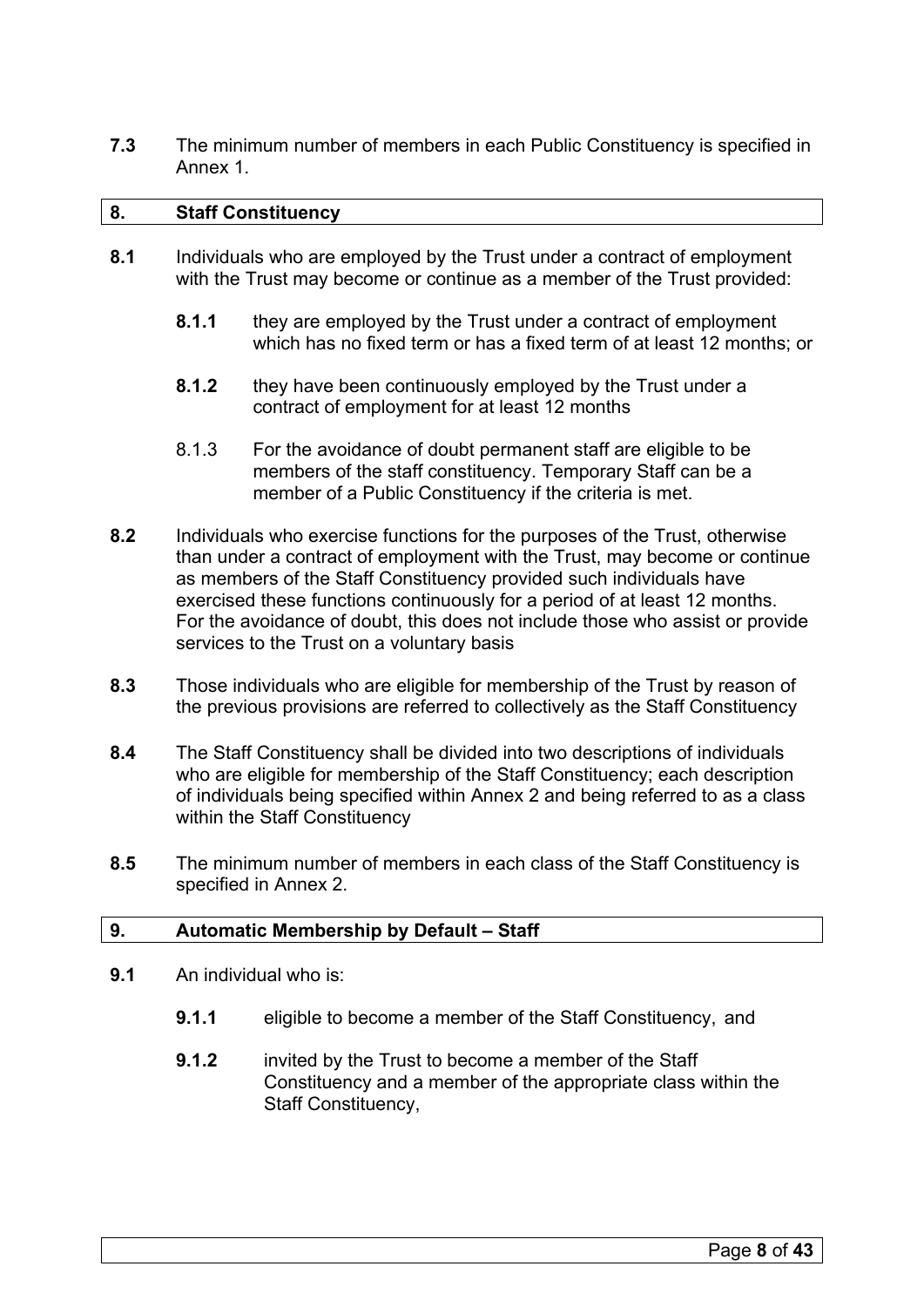shall become a member of the Trust as a member of the Staff Constituency and appropriate class within the Staff Constituency without an application being made, unless they inform the Trust that they do not wish to do so.

## <span id="page-8-0"></span>**10. NOT USED**

#### <span id="page-8-1"></span>**11. NOT USED**

# <span id="page-8-2"></span>**12. Restriction on Membership**

- **12.1** An individual who is a member of a constituency, or of a class within a constituency, may not, while membership of that constituency or class continues, be a member of any other constituency or class
- **12.2** An individual who satisfies the criteria for membership of the Staff Constituency may not become or continue as a member of any constituency other than the Staff Constituency
- **12.3** An individual must be at least 12 years old to become a member of the Trust
- **12.4** Further provisions as to the circumstances in which an individual may not become or continue as a member of the Trust are set out in Annex 9: Further Provisions paragraph 2.

#### <span id="page-8-3"></span>**13. Annual Members' Meeting**

- **13.1** The Trust shall hold an annual meeting of its members (Annual Members' Meeting). The Annual Members' Meeting shall be open to members of the public
- **13.2** Annual Members' Meetings shall be conducted in accordance with paragraph 27A of Schedule 7 of the 2006 Act (and as set out in paragraph 46 of this constitution) and the standing orders for the practice and procedure of Annual Members' Meetings as set out in Annex 10: Annual Members' Meeting.

#### <span id="page-8-4"></span>**14. Council of Governors – Composition**

- **14.1** The Trust is to have a Council of Governors, which shall comprise both elected and appointed Governors
- **14.2** The composition of the Council of Governors is specified in Annex 4
- **14.3** The members of the Council of Governors, other than the appointed members, shall be chosen by election by their constituency or, where there are classes within a constituency, by their class within that constituency. The number of Governors to be elected by each constituency, or, where appropriate, by each class of each constituency, is specified in Annex 4.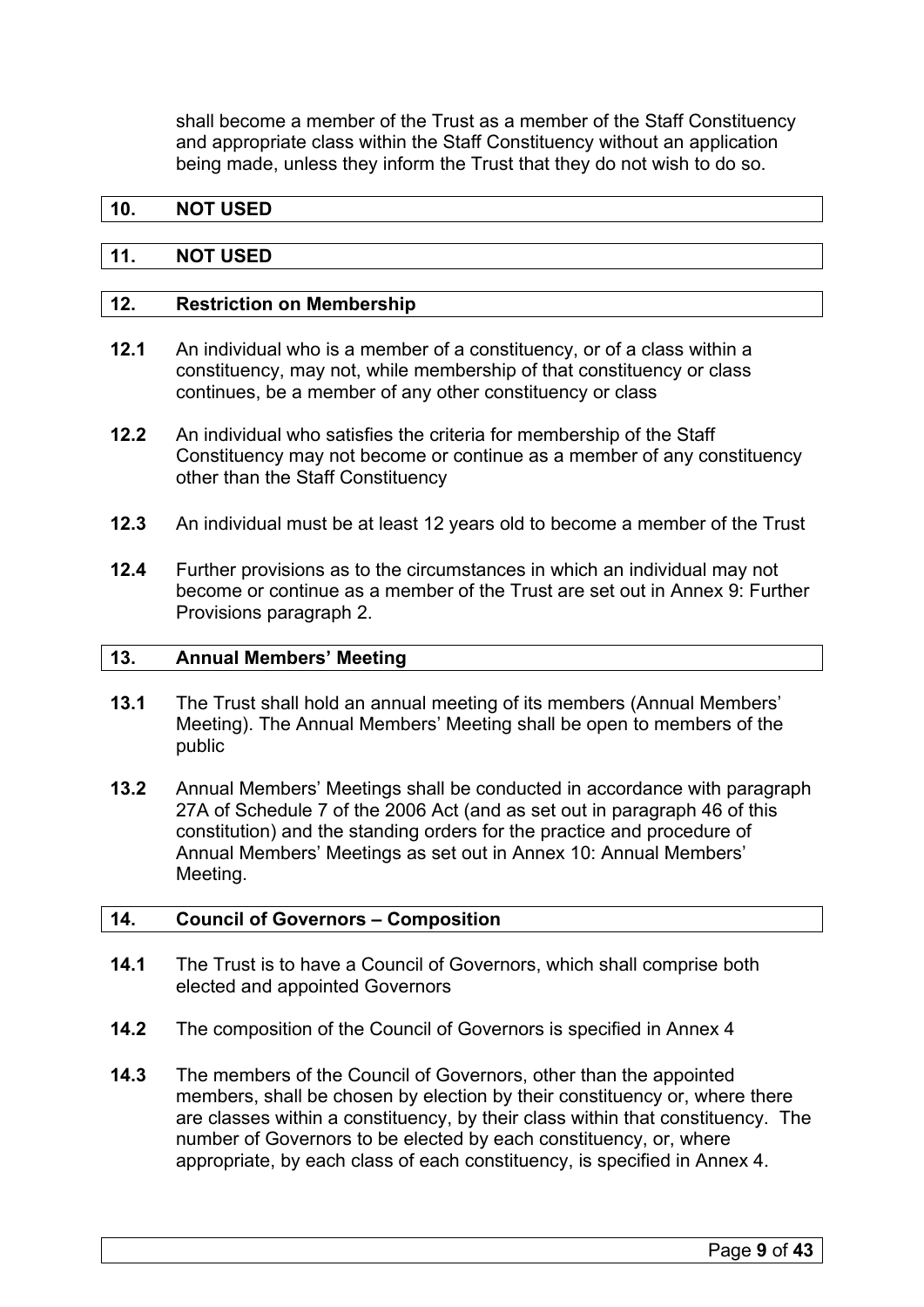# <span id="page-9-0"></span>**15. Council of Governors – Election of Governors**

- **15.1** Elections for elected members of the Council of Governors shall be conducted in accordance with the Model Election Rules adopting Single Transferable Vote (STV)
- **15.2** The Model Election Rules are attached at Annex 5 but they do not form part of this constitution
- **15.3** A variation of the Model Election Rules by the Department of Health or NHS Providers shall not constitute a variation of the terms of this constitution for the purposes of paragraph 48 of the constitution (amendment of the constitution)
- **15.4** An election, if contested, shall be by secret ballot
- **15.5** Where a vacancy arises from amongst the elected Governors within the first 24-months of their term of office, the Trust Secretary shall offer the next highest polling candidate in the election for that post the opportunity to assume the vacancy for the unexpired balance of the former member's term of office. If that candidate does not wish to fill the vacancy, it will then be offered to the next highest polling candidate and so on until the vacancy is filled.
- **15.6** Governors must be at least 16 years of age at the date they are nominated for election or appointment

# <span id="page-9-1"></span>**16. Council of Governors – Tenure**

- **16.1** An elected Governor may hold office for a period of up to three Years. The period of office shall be known as the 'term'
- **16.2** Elected Governors shall cease to hold office if they cease to be a member of the constituency or class by which they were elected
- **16.3** Elected Governors shall be eligible for re-election at the end of their term
- **16.4** Appointed Governors may hold office for a period of up to three Years
- **16.5** Appointed Governors shall cease to hold office if the appointing organisation withdraws its sponsorship of them or if the appointing organisation ceases to exist and there is no successor in title to its business
- **16.6** Appointed Governors shall be eligible for re-appointment at the end of their term
- **16.7** A Governor may serve a maximum of three terms of each up to three years in office and shall be eligible to stand for election or appointment as a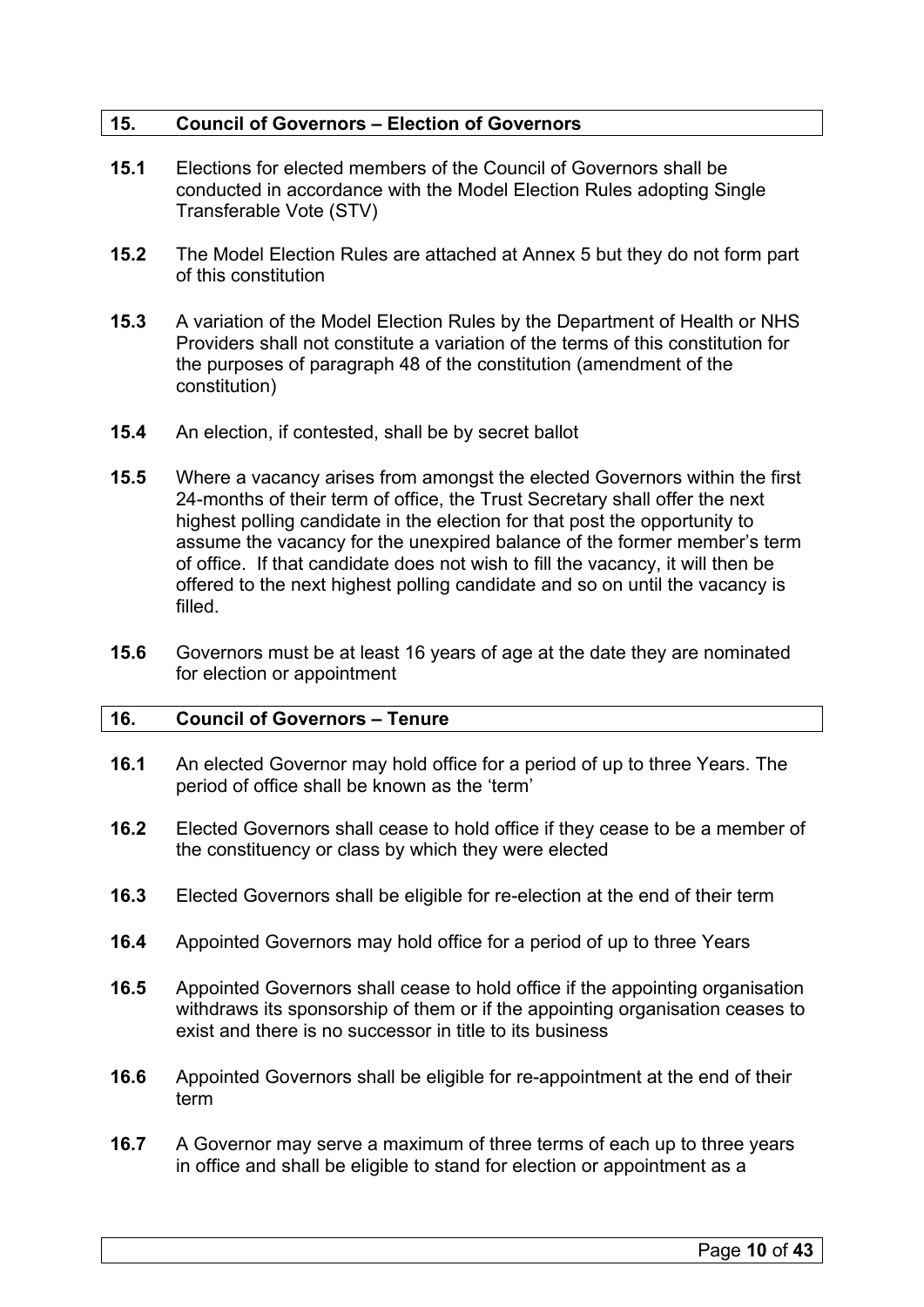Governor again following a break of at least a Year

**16.8** ''Year' in this clause 16 means the period commencing on the date of election or appointment (as the case may be) and ending 12 months after such election or appointment.

# <span id="page-10-0"></span>**17. Council of Governors – Disqualification and Removal**

- **17.1** The following may not become or continue as a member of the Council of Governors:
	- **17.1.1** a person who has been adjudged bankrupt or whose estate has been sequestrated and (in either case) has not been discharged
	- **17.1.2** a person in relation to whom a moratorium period under a debt relief order applies (under Part 7A of the Insolvency Act 1986)
	- **17.1.3** people who have made a composition or arrangement with, or granted a Trust deed for their creditors and have not been discharged in respect of it
	- **17.1.4** people who within the preceding five years have been convicted in the British Islands of any offence if a sentence of imprisonment (whether suspended or not) for a period of not less than three months (without the option of a fine) was imposed on them
- **17.2** Further provisions as to the circumstances in which an individual may not become or continue as a member of the Council of Governors and for the removal of Governors are set out in Annex 6 paragraphs 4 and 5.

# <span id="page-10-1"></span>**18. Council of Governors – Duties of Governors**

- **18.1** The general duties of the Council of Governors are:
	- **18.1.1** to hold the Non-Executive Directors individually and collectively to account for the performance of the Board of Directors, and
	- **18.1.2** to represent the interests of the members of the Trust as a whole and the interests of the public
- **18.2** Further provision as to the roles and responsibilities of the Council of Governors is set out in Annex 6
- **18.3** The Trust must take steps to ensure that Governors are equipped with the skills and knowledge they require in their capacity as such.

# <span id="page-10-2"></span>**19. Council of Governors – Meetings of Governors**

**19.1** The Chair of the Trust (i.e. the Chair of the Board of Directors, appointed in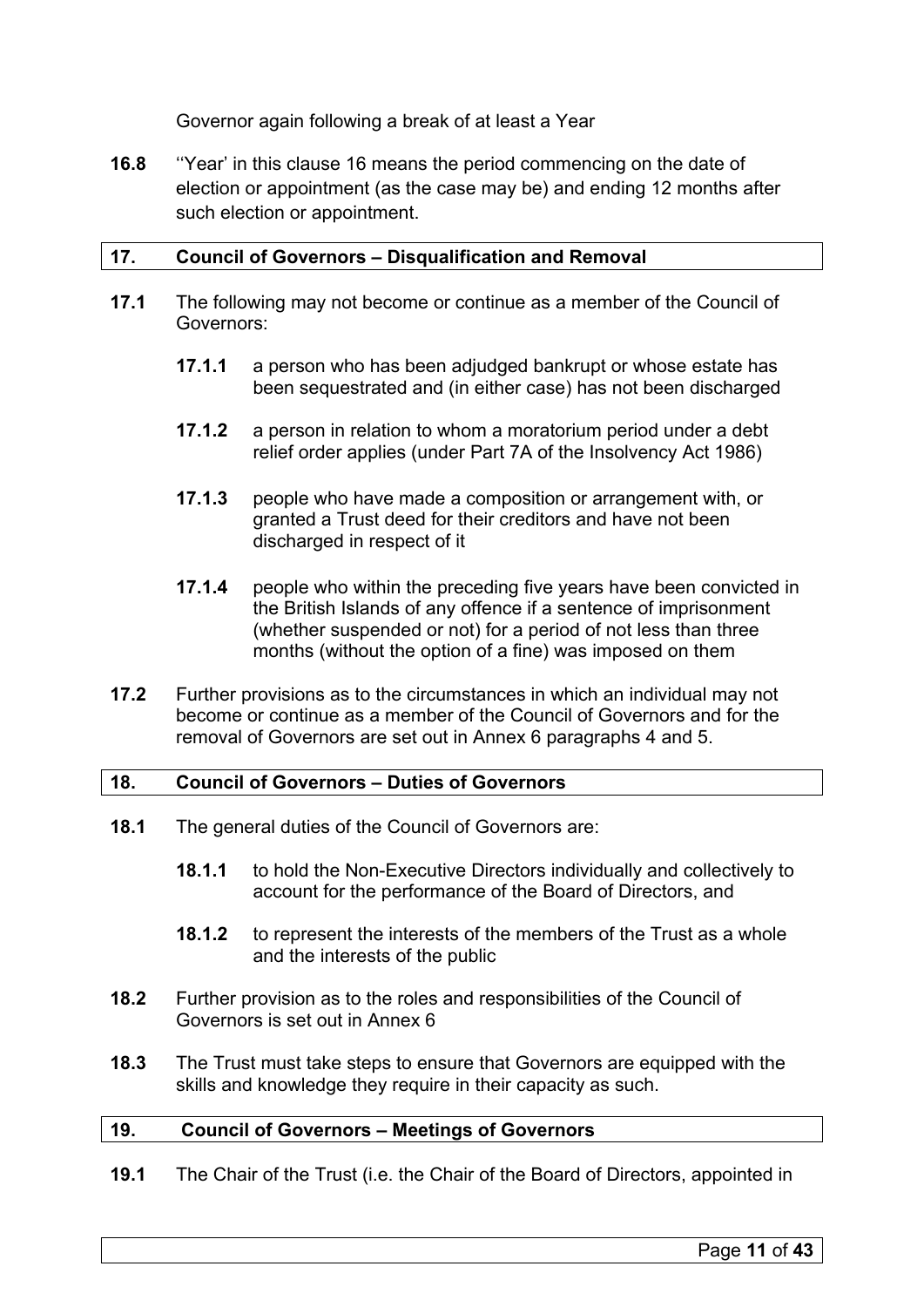accordance with the provisions of paragraph 28 of this constitution) or, in their absence the Vice-Chair or Acting Chair (appointed in accordance with the provisions of paragraph 30 of this constitution), shall preside at meetings of the Council of Governors except as otherwise provided pursuant to the standing orders for the Council of Governors as at Annex 7

- **19.2** Meetings of the Council of Governors shall be open to members of the public. Members of the public may be excluded from a meeting for special reasons. Special reasons include for reasons of commercial confidentiality. The Chair may exclude any person from a meeting of the Council of Governors if that person is interfering with or preventing the proper conduct of the meeting
- **19.3** For the purposes of obtaining information about the Trust's performance of its functions or the Directors' performance of their duties (and deciding whether to propose a vote on the Trust's or Directors' performance), the Council of Governors may require one or more of the Directors to attend a meeting.

#### <span id="page-11-0"></span>**20. Council of Governors – Standing Orders**

- **20.1** The standing orders for the practice and procedure of the Council of Governors are referenced at Annex 7
- **20.2** The standing orders do not form part of this constitution. Any amendment of the standing orders shall not constitute an amendment of the terms of this constitution for the purposes of paragraph 48 of this constitution.

# <span id="page-11-1"></span>**21. NOT USED**

# <span id="page-11-2"></span>**22. Council of Governors – Conflicts of Interest of Governors**

**22.1** If Governors have a pecuniary, personal or family interest, whether that interest is actual or potential and whether that interest is direct or indirect, in any proposed contract or other matter which is under consideration or is to be considered by the Council of Governors, Governors shall disclose that interest to the members of the Council of Governors as soon as they become aware of it. The standing orders for the Council of Governors shall make provision for the disclosure of interests and arrangements for the exclusion of a Governor declaring any interest from any discussion or consideration of the matter in respect of which an interest has been disclosed.

# <span id="page-11-3"></span>**23. Council of Governors – Travel Expenses**

- **23.1** The Trust may pay travelling and other expenses to Governors that are incurred in carrying out their duties at rates determined by the Trust. These expenses are to be disclosed in the Trust's annual report
- **23.2** Governors do not receive remuneration when undertaking their duties and role as a Governor.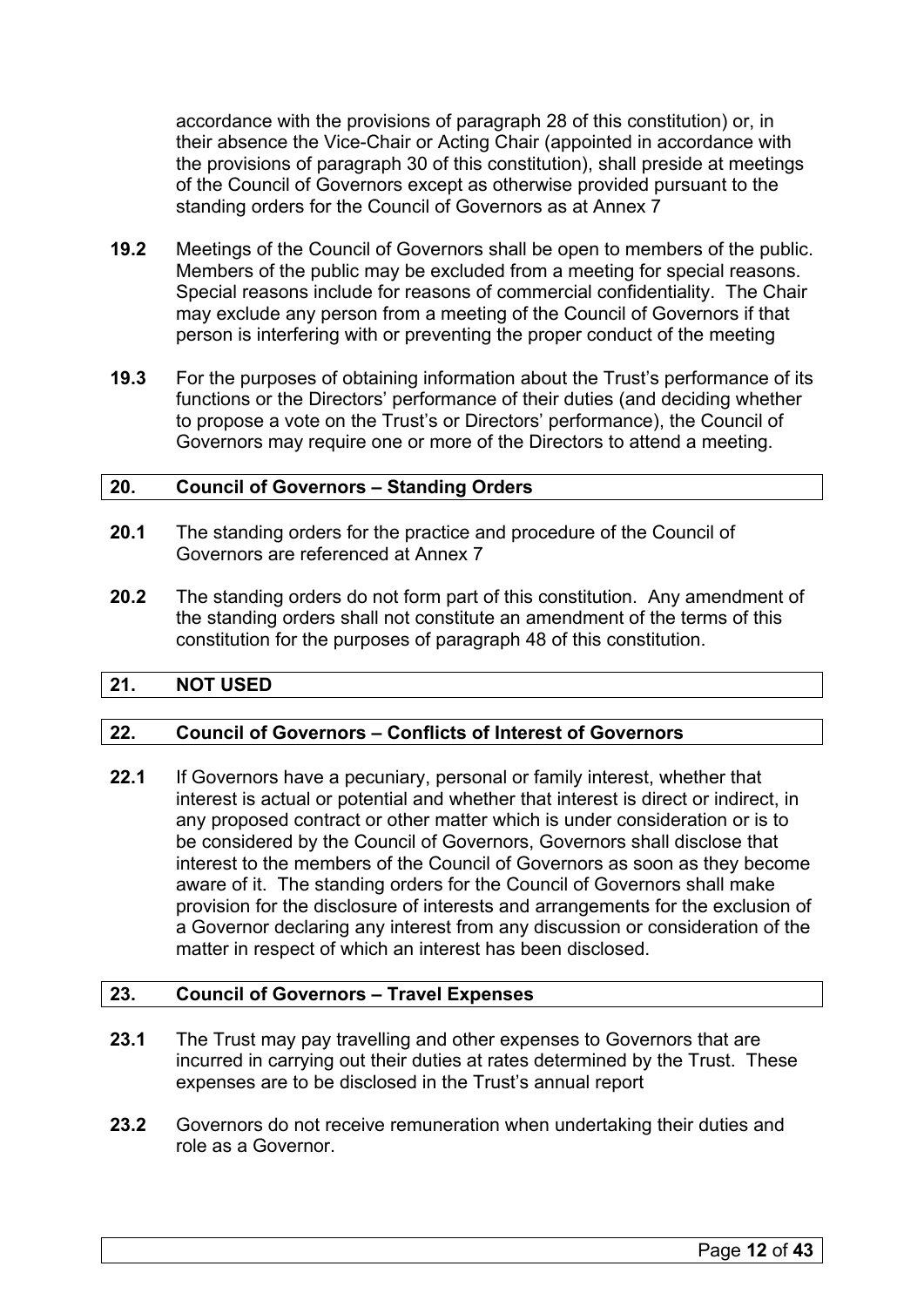# <span id="page-12-0"></span>**24. Council of Governors – Further Provisions**

**24.1** Further provisions with respect to the Council of Governors are set out in Annex 6.

#### <span id="page-12-1"></span>**25. Board of Directors – Composition**

- **25.1** The Trust is to have a Board of Directors, which shall comprise both Executive and Non-Executive Directors
- **25.2** The Board of Directors is to comprise:
	- **25.2.1** a Non-Executive Chair
	- **25.2.2** not less than five and not more than eight other Non-Executive Directors; and
	- **25.2.3** not less than four and not more than eight Executive Directors,

so that the number of Non-Executive Directors including the Chair shall always exceed the number of Executive Directors including the Chief Executive in a voting capacity.

- **25.3** One of the Executive Directors shall be the Chief Executive
- **25.4** The Chief Executive shall be the Accounting Officer
- **25.5** One of the Executive Directors shall be the Finance Director
- **25.6** One of the Executive Directors is to be a registered Medical Practitioner or a registered Dentist (within the meaning of the Dentists Act 1984)
- **25.7** One of the Executive Directors is to be a registered Nurse or a registered Midwife.

#### <span id="page-12-2"></span>**26. Board of Directors – General Duty**

**26.1** The general duty of the Board of Directors and of each Director individually, is to act with a view to promoting the success of the Trust so as to maximise the benefits for the members of the Trust as a whole and for the public.

# <span id="page-12-3"></span>**27. Board of Directors – Qualification for Appointment as a Non-Executive Director**

A person may be appointed as a Non-Executive Director only if:

**27.1** they are a member of a Public Constituency, or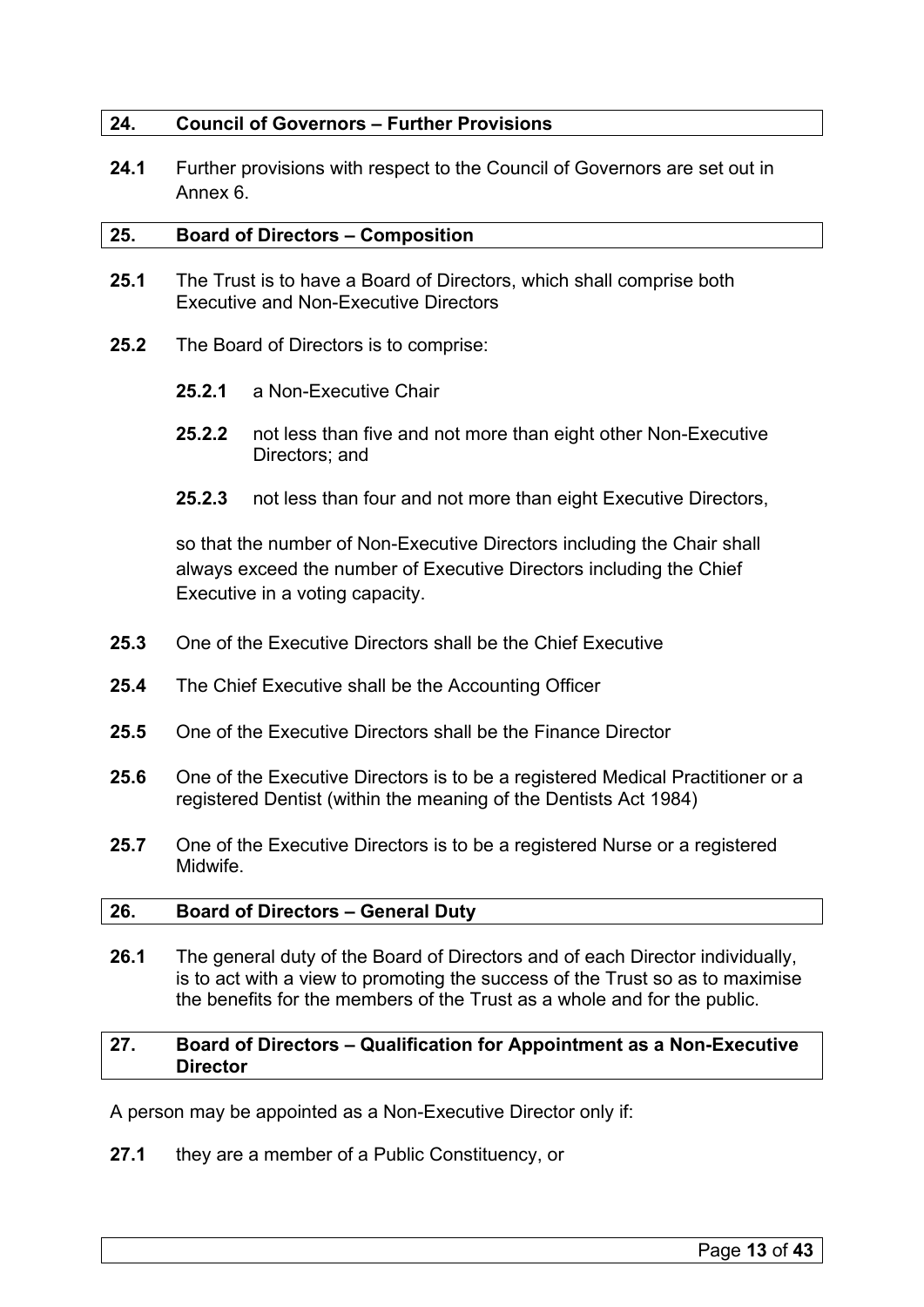- **27.2** where any of the Trust's hospitals includes a medical or dental school provided by a university, they exercise functions for the purposes of that university, and
- **27.3** they are not disqualified by virtue of paragraph 33 of this constitution.

#### <span id="page-13-0"></span>**28. Board of Directors – Appointment and Removal of Chair and Other Non-Executive Directors**

- **28.1** The Council of Governors at a general meeting of the Council of Governors shall appoint or remove the Chair of the Trust and the other Non-Executive **Directors**
- **28.2** Appointment of the Chair or another Non-Executive Director shall require the approval of a majority of the Council of Governors present at a meeting of the Council of Governors
- **28.3** Removal of the Chair or another Non-Executive Director shall require the approval of three-quarters of the members of the Council of Governors
- **28.4** The Council of Governors shall adopt a procedure for appointing/removing the Chair and/or other Non-Executive Directors in accordance with any guidance issued by Monitor.

### <span id="page-13-1"></span>**29. NOT USED**

#### <span id="page-13-2"></span>**30. Board of Directors – Appointment of Vice-Chair, Acting Chair, Senior Independent Director and Deputy Chief Executive**

- **30.1** The Council of Governors at a general meeting of the Council of Governors shall appoint one of the Non-Executive Directors as the Vice-Chair
- **30.2** When the absence of the Chair has or will exceed a period of 3 months the Council of Governors at a meeting shall appoint one of the Non-Executive Directors as the Acting Chair.
- **30.3** Before a resolution for such appointments is passed, the Chair shall be entitled to advise the Council of Governors of the Non-Executive Director who is recommended by the Board of Directors for that appointment. This recommendation will not, however, be binding upon the Council of Governors; it will be presented to the Council of Governors at its meeting before it comes to its decision.
- **30.4** The Board of Directors shall, following consultation with the Council of Governors, appoint one of the Non-Executive Directors as the Senior Independent Director to act in accordance with Monitor's *NHS Foundation Trust Code of Governance* (as may be amended and replaced from time to time) and the Trust's standing orders.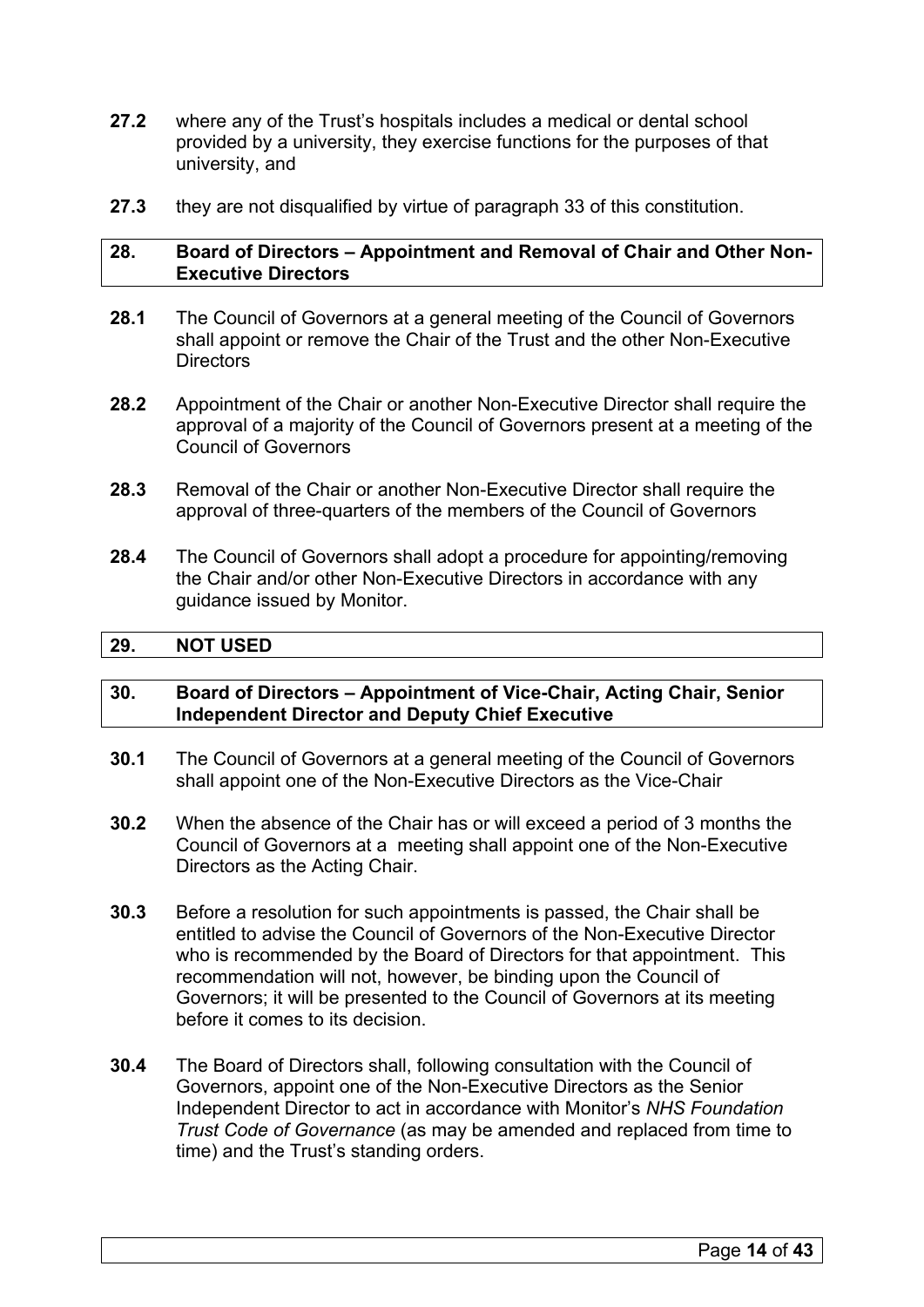**30.5** The Board of Directors Remuneration and Nominations Committee, which comprises of all the Non-Executive Directors, shall appoint an Executive Director as the Deputy Chief Executive in line with agreed procedure.

# <span id="page-14-0"></span>**31. Board of Directors – Appointment and Removal of the Chief Executive and Other Executive Directors**

- **31.1** The Non-Executive Directors shall appoint or remove the Chief Executive
- **31.2** A committee consisting of the Chair and Non-Executive Directors shall appoint the Chief Executive.
- **31.3** The appointment of the Chief Executive shall require the approval of a majority of the Council of Governors present at a meeting of the Council of Governors in accordance with the procedure agreed by the Council of Governors from time to time
- **31.4** A committee consisting of the Chair, the Chief Executive and the other Non-Executive Directors shall appoint or remove the other Executive Directors
- **31.5** An Executive Director's post may be held by two individuals on a job share basis (save that the Executive positions of registered Medical Practitioner or registered Dentist and registered Nurse or registered Midwife cannot be shared between the two professions). Where such an arrangement is in force, the two individuals may only exercise one vote between them at any meeting of the Board of Directors as in the standing orders.

# <span id="page-14-1"></span>**32. NOT USED**

# <span id="page-14-2"></span>**33. Board of Directors – Disqualification**

The following may not become or continue as a member of the Board of Directors:

- **33.1** a person who has been adjudged bankrupt or whose estate has been sequestrated and (in either case) has not been discharged
- **33.2** a person in relation to whom a moratorium period under a debt relief order applies (under Part 7A of the Insolvency Act 1986)
- **33.3** people who have made a composition or arrangement with, or granted a Trust deed for, their creditors and have not been discharged in respect of it
- **33.4** a person who within the preceding five years has been convicted in the British Islands of any offence if a sentence of imprisonment (whether suspended or not) for a period of not less than three months (without the option of a fine) was imposed on them
- **33.5** a person who is subject of a disqualification order made under the Company Directors Disqualification Act 1986 and/or who is disqualified from being a trustee of a charity under the Charities Act 2011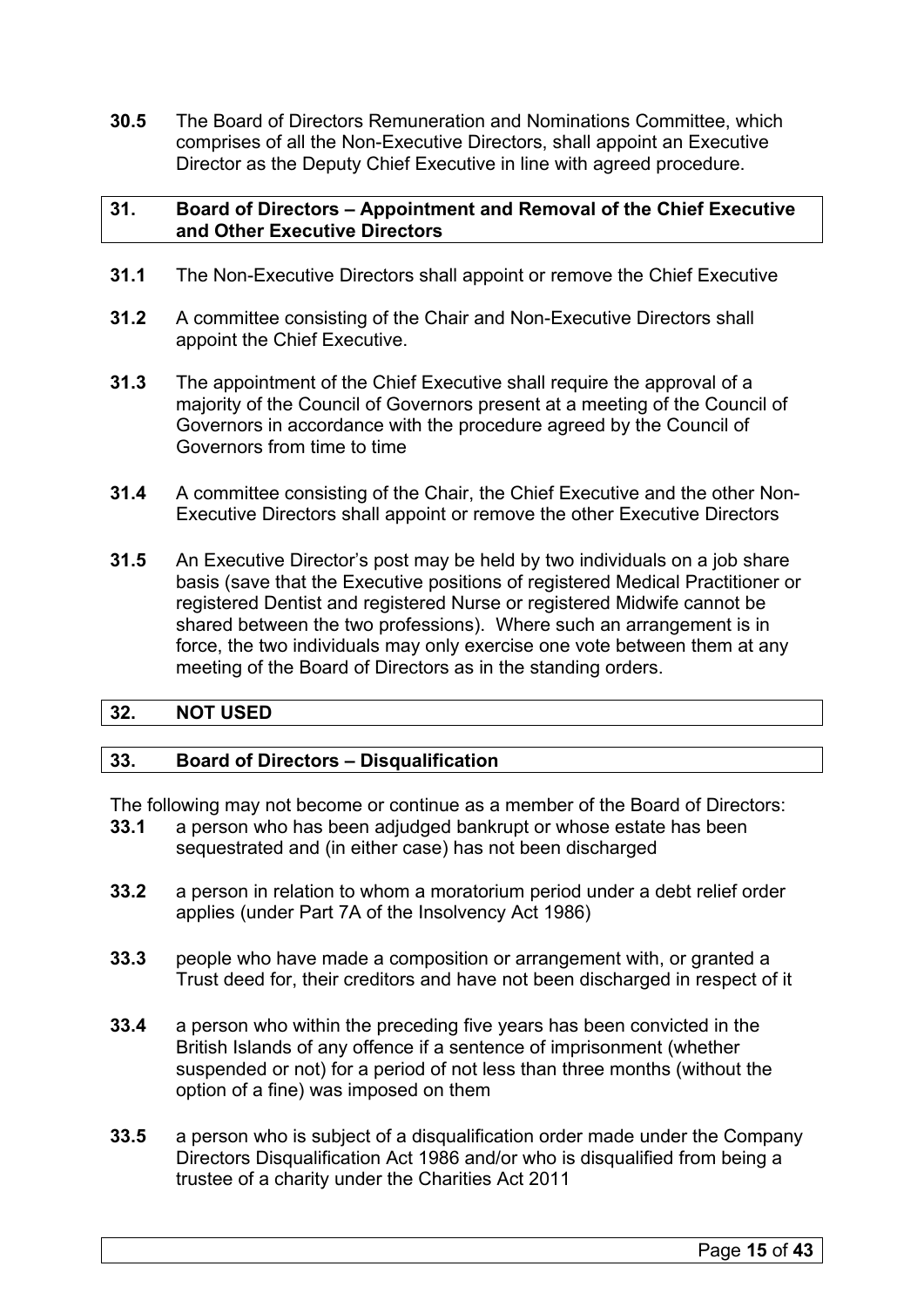- **33.6** people where disclosures revealed by a Disclosure & Barring Service check against such people are such that it would be inappropriate for them to become or continue as a Director or would adversely affect public confidence in the Trust or otherwise bring the Trust into disrepute
- **33.7** people whose tenure of office as Chair or as a member or Director of a health service body has been terminated on the grounds that their appointment is not in the interests of the health service for reasons including non-attendance at meetings, or for non-disclosure of a pecuniary interest
- **33.8** a person who has within the preceding two years been dismissed: otherwise than by reason of redundancy or for ill health, from any paid employment with;

**33.8.1** a health service body or a local authority; **33.8.2** any other public body; or **33.8.3** a private provider or health or social care services;

unless approved by the Board of Directors for Executive Directors or the Council of Governors for Non-Executive Directors

- **33.9** a person who is the subject of a Sexual Offenders Order under the Sexual Offences Act 2003
- **33.10** a person who is included in any barred list established under the Safeguarding Vulnerable Adults Act 2006 or any equivalent list maintained under the laws of Scotland or Northern Ireland
- **33.11** a person who is a Director or Governor or Governing Body member or equivalent of another NHS body, including Clinical Commissioning Groups unless approved by the Board of Directors for Executive Directors or the Council of Governors for Non-Executive Directors
- **33.12** a person who is a member of the Council of Governors
- **33.13** in the case of Non-Executive Directors, a person who is no longer a member of one of the public constituencies
- **33.14** in the case of Non-Executive Directors, a person who has refused without any reasonable cause to fulfil any training requirement established by the Board of Directors
- **33.15** a person who is a member of a Local Authority's Overview & Scrutiny Committee covering health matters or of a Local Healthwatch Board or of a Health & Wellbeing Board
- **33.16** a person who is the spouse, partner, parent or child of a member of the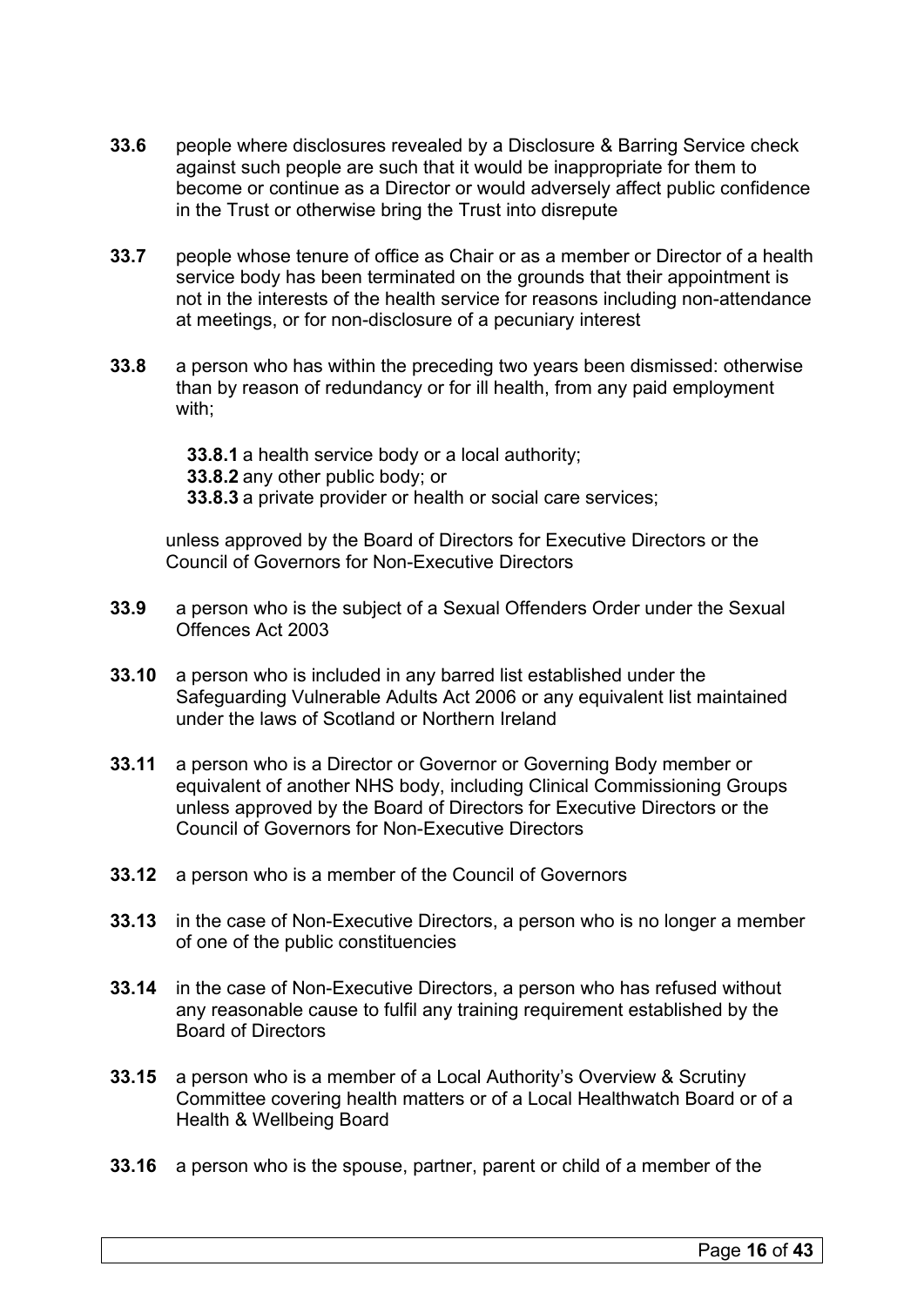Trust's Board of Directors

- **33.17** a person who has displayed aggressive or violent behaviour at any NHS establishment or against any of the Trust's staff or persons exercising functions for the Trust
- **33.18** a person who fails to satisfy the requirements of the Regulated Activities **Regulations**
- **33.19** a person who has failed to sign and return to the Trust Secretary a statement in the form required by the Board of Directors confirming acceptance of the code of conduct for the Board of Directors
- **33.20** a person who has acted in a manner inconsistent with or who has failed to comply with the Trust's terms of authorisation, standing orders, standing financial instructions and/ or the code of conduct for the Board of Directors.

#### <span id="page-16-0"></span>**34. Board of Directors – Meetings**

- **34.1** Meetings of the Board of Directors shall be open to members of the public. Members of the public may be excluded from a meeting for special reasons. Special reasons include for reasons of commercial confidentiality. The Chair may exclude any person from a meeting of the Board of Directors if that person is interfering with or preventing the proper conduct of the meeting
- **34.2** Before holding a meeting, the Board of Directors must send a copy of the agenda of the meeting to the Council of Governors. As soon as practicable after holding a meeting, the Board of Directors must send a copy of the Part 1 minutes of the meeting to the Council of Governors. A summary of Part 2 minutes will be provided to the Council of Governors.

#### <span id="page-16-1"></span>**35. Board of Directors – Standing Orders**

- **35.1** The Board of Directors has adopted the standing orders for the practice and procedure of the Board of Directors referred to at Annex 8.
- **35.2** The standing orders do not form part of this constitution. Any amendment of the standing orders shall not constitute an amendment of the terms of this constitution for the purposes of paragraph 48 of the constitution.

#### <span id="page-16-2"></span>**36. Board of Directors – Conflicts of Interest of Directors**

- **36.1** The duties that a Director of the Trust has by virtue of being a Director include in particular:
	- **36.1.1** a duty to avoid a situation in which the Director has (or can have) a direct or indirect interest that conflicts (or possibly may conflict) with the interests of the Trust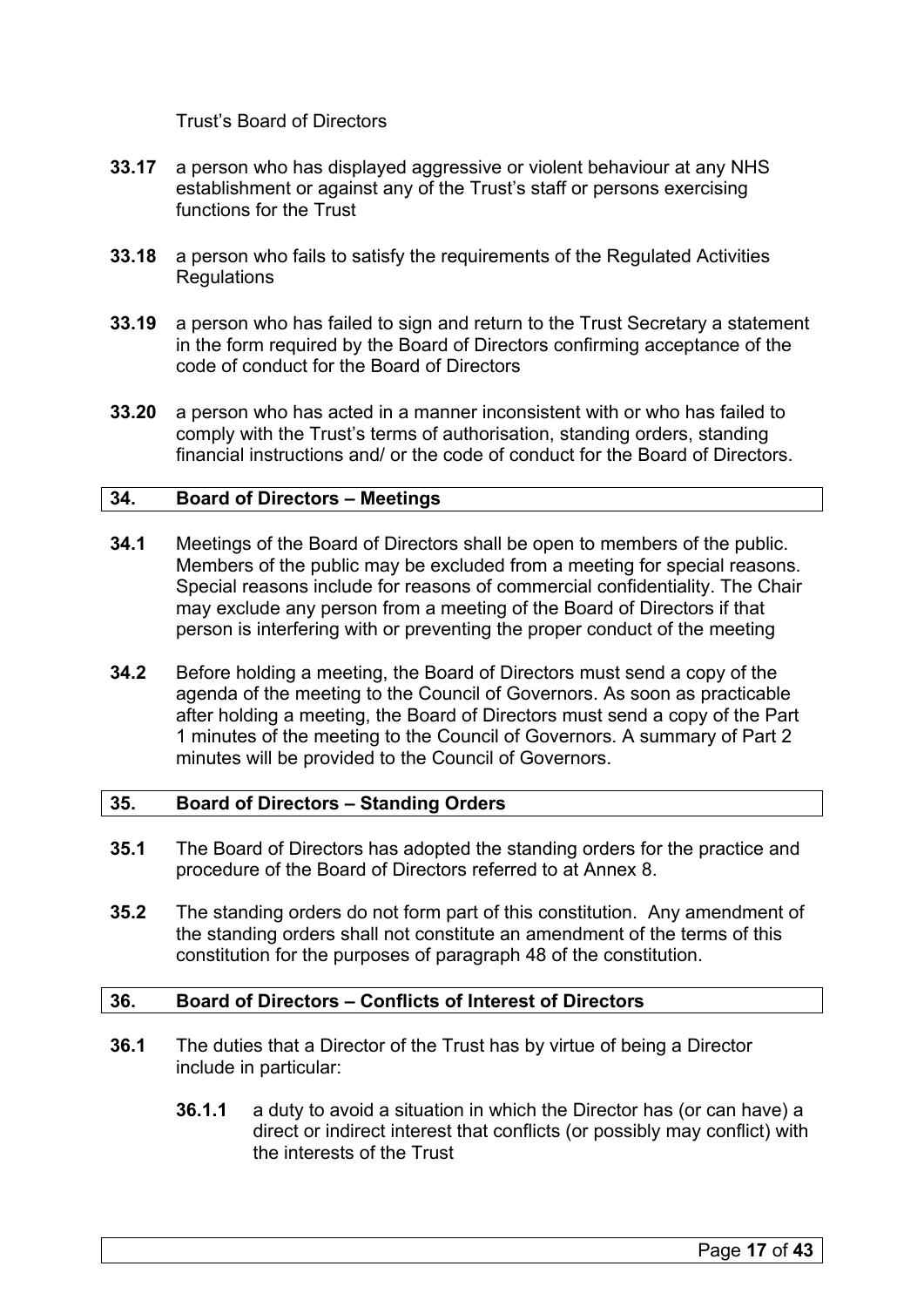- **36.1.2** a duty not to accept a benefit from a third party by reason of being a Director or doing (or not doing) anything in that capacity
- **36.2** The duty referred to in sub-paragraph 36.1.1 is not infringed if:
	- **36.2.1** the situation cannot reasonably be regarded as likely to give rise to a conflict of interest, or
	- **36.2.2** the matter has been authorised in accordance with the constitution if it has been considered and approved by the Board of Directors
- **36.3** The duty referred to in sub-paragraph 36.1.2 is not infringed if acceptance of the benefit cannot reasonably be regarded as likely to give rise to a conflict of interest
- **36.4** In sub-paragraph 36.1.2, "third party" means a person other than:
	- **36.4.1** the Trust, or
	- **36.4.2** a person acting on its behalf
- **36.5** If a Director of the Trust has in any way a direct or indirect interest in a proposed transaction or arrangement with the Trust, the Director must declare the nature and extent of that interest to the other Directors
- **36.6** If a declaration under this paragraph proves to be, or becomes, inaccurate, incomplete, a further declaration must be made
- **36.7** Any declaration required by this paragraph must be made before the Trust enters into the transaction or arrangement
- **36.8** This paragraph does not require a declaration of an interest of which the Director is not aware or where the Director is not aware of the transaction or arrangement in question
- **36.9** A Director need not declare an interest:
	- **36.9.1** if it cannot reasonably be regarded as likely to give rise to a conflict of interest
	- **36.9.2** if, or to the extent that, the Directors are already aware of it
	- **36.9.3** if, or to the extent that, it concerns terms of the Director's appointment that have been or are to be considered:
		- 36.9.3.1 by a meeting of the Board of Directors, or
		- 36.9.3.2 by a committee of the Directors appointed for the purpose under the constitution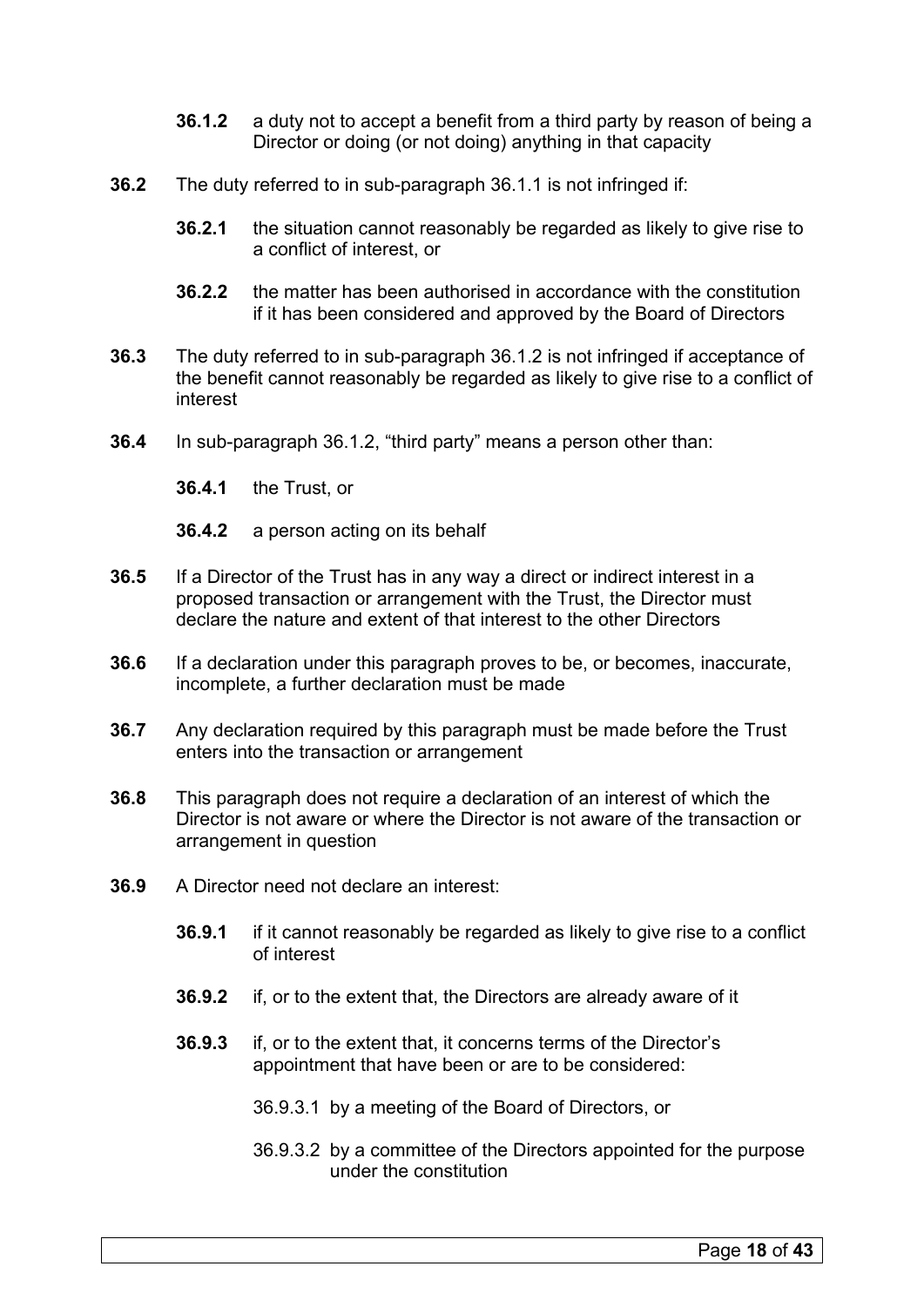**36.10** The standing orders for the Board of Directors make further provision for the disclosure of interests.

#### <span id="page-18-0"></span>**37. Board of Directors – Remuneration and Terms of Office**

- **37.1** The Council of Governors at a general meeting of the Council of Governors shall decide the remuneration and allowances, and the other terms and conditions of office, of the Chair and the other Non-Executive Directors
- **37.2** The Trust shall establish a committee of Non-Executive Directors to decide the remuneration and allowances, and the other terms and conditions of office, of the Chief Executive and other Executive Directors.

#### <span id="page-18-1"></span>**38. Registers**

The Trust shall have:

- **38.1** a register of members showing, in respect of each member, the constituency to which they belong and, where there are classes within it, the class to which they belong
- **38.2** a register of members of the Council of Governors
- **38.3** a register of interests of Governors
- **38.4** a register of Directors, and
- **38.5** a register of interests of the Directors.

#### <span id="page-18-2"></span>**39. Admission to and Removal from the Registers**

- **39.1** The Trust Secretary shall be responsible for fulfilling the obligations of the Trust in relation to the maintenance of, admission to and removal from the registers under the provisions of this constitution and as set out in paragraph 38.
- **39.2** Directors and Governors shall advise the Trust Secretary as soon as practicable of anything which comes to their attention or of which they are aware and which might affect the accuracy of the matters recorded in any of the registers referred to in paragraph 38.

#### <span id="page-18-3"></span>**40. Registers – Inspection and Copies**

**40.1** The Trust shall make the registers specified in paragraph 38 above available for inspection by members of the public, except in the circumstances prescribed below or as otherwise prescribed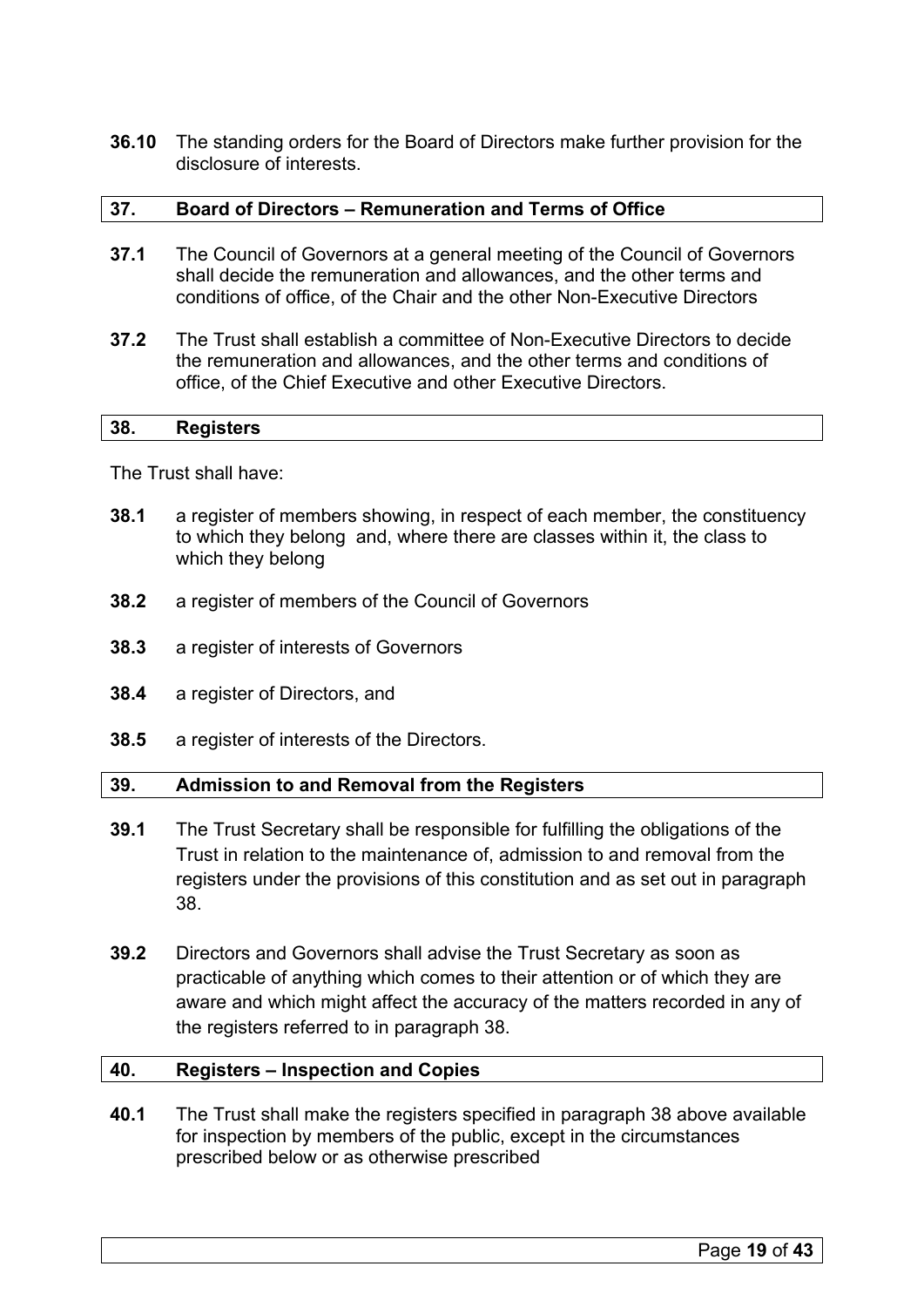- **40.2** The Trust may withhold all or part of the registers from inspection where disclosure of information could give rise to a real risk of harm or is prohibited by law.
- **40.3** So far as the registers are required to be made available:
	- **40.3.1** they are to be available for inspection free of charge at all reasonable times, and
	- **40.3.2** a person who requests a copy of or extract from the registers is to be provided with a copy or extract
- **40.4** If the person requesting a copy or extract is not a member of the Trust, the Trust may impose a reasonable charge for doing so.

## <span id="page-19-0"></span>**41. Documents Available for Public Inspection**

- **41.1** The Trust shall make the following documents available for inspection by members of the public free of charge at all reasonable times:
	- **41.1.1** a copy of the current constitution,
	- **41.1.2** a copy of the latest annual accounts and of any report of the auditor on them, and
	- **41.1.3** a copy of the latest annual report
- **41.2** The Trust shall also make the following documents relating to a special administration of the Trust available for inspection by members of the public free of charge at all reasonable times:
	- **41.2.1** a copy of any order made under section 65D (appointment of Trust special administrator), 65J (power to extend time), 65KC (action following Secretary of State's rejection of final report), 65L(Trusts coming out of administration) or 65LA (Trusts to be dissolved) of the 2006 Act
	- **41.2.2** a copy of any report laid under section 65D (appointment of Trust special administrator) of the 2006 Act
	- **41.2.3** a copy of any information published under section 65D (appointment of Trust special administrator) of the 2006 Act
	- **41.2.4** a copy of any draft report published under section 65F (administrator's draft report) of the 2006 Act
	- **41.2.5** a copy of any statement provided under section 65F(administrator's draft report) of the 2006 Act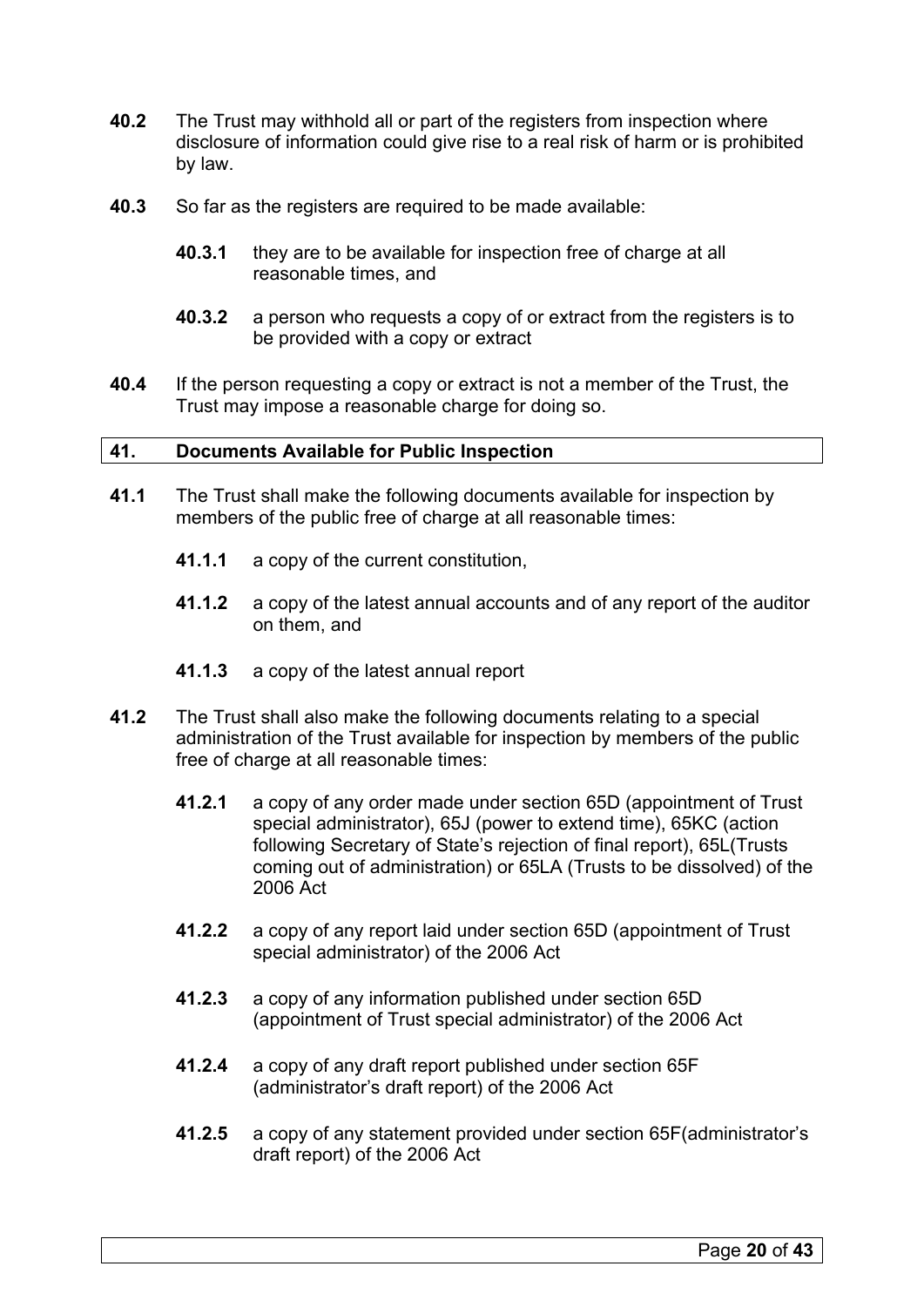- **41.2.6** a copy of any notice published under section 65F(administrator's draft report), 65G (consultation plan), 65H (consultation requirements), 65J (power to extend time), 65KA(Monitor's decision), 65KB (Secretary of State's response to Monitor's decision), 65KC (action following Secretary of State's rejection of final report) or 65KD (Secretary of State's response to re-submitted final report) of the 2006 Act
- **41.2.7** a copy of any statement published or provided under section 65G (consultation plan) of the 2006 Act
- **41.2.8** a copy of any final report published under section 65I (administrator's final report) of the 2006 Act
- **41.2.9** a copy of any statement published under section 65J (power to extend time) or 65KC (action following Secretary of State's rejection of final report) of the 2006 Act
- **41.2.10** a copy of any information published under section 65M (replacement of Trust special administrator) of the 2006 Act
- **41.3** Any person who requests a copy of or extract from any of the above documents is to be provided with a copy
- **41.4** If the person requesting a copy or extract is not a member of the Trust, the Trust may impose a reasonable charge for doing so.

# <span id="page-20-0"></span>**42. Auditor**

- **42.1** The Trust shall have an auditor
- **42.2** The Council of Governors shall appoint or remove the auditor at a general meeting of the Council of Governors
- **42.3** The auditor shall comply with Schedule 10 of the 2006 Act in auditing the accounts of the Trust.

# <span id="page-20-1"></span>**43. Audit Committee**

- **43.1** The Board of Directors shall establish a committee comprising Non-Executive Directors (at least one of whom has competence in accounting and/or auditing and recent and relevant financial experience) as an Audit Committee to perform such monitoring, reviewing and other functions as are appropriate
- **43.2** The Audit Committee as a whole shall have competence relevant to the NHS sector.

# <span id="page-20-2"></span>**44. Accounts**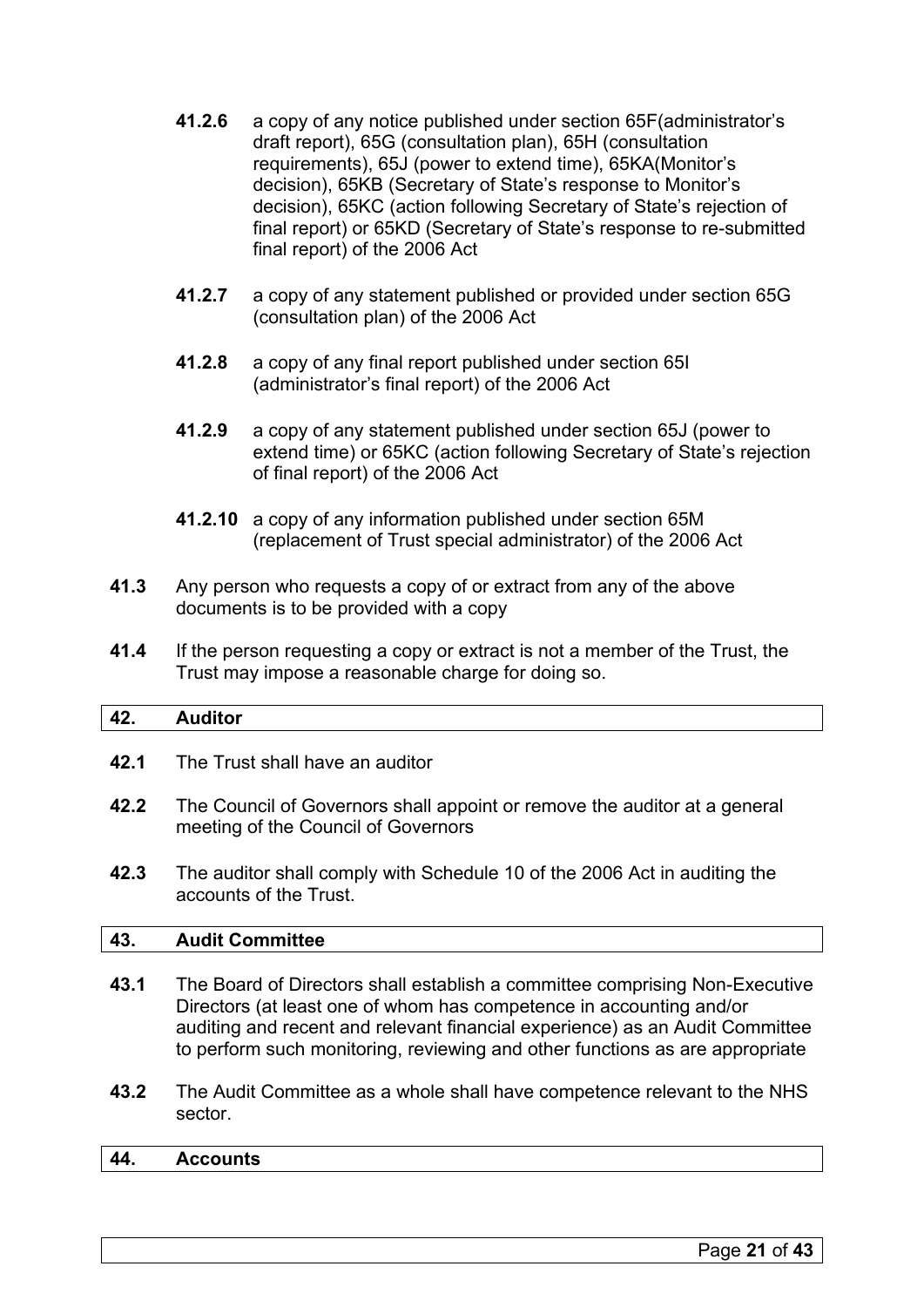- **44.1** The Trust must keep proper accounts and proper records in relation to the accounts
- **44.2** Monitor may with the approval of the Secretary of State give directions to the Trust as to the content and form of its accounts
- **44.3** The accounts are to be audited by the Trust's auditor
- **44.4** The Trust shall prepare in respect of each financial year annual accounts in such form as Monitor may with the approval of the Secretary of State direct
- **44.5** The functions of the Trust with respect to the preparation of the annual accounts, as set out in paragraph 25 of Schedule 7 of the 2006 Act, shall be delegated to the Accounting Officer.

#### <span id="page-21-0"></span>**45. Annual Report, Forward Plans and Non-NHS Work**

- **45.1** The Trust shall prepare an annual report and send it to Monitor
- **45.2** The Trust shall give information as to its forward planning in respect of each financial year to Monitor
- **45.3** The forward plan shall be prepared by the Directors
- **45.4** In preparing the forward plan, the Directors shall have regard to the views of the Council of Governors
- **45.5** Each forward plan must include information about:
	- **45.5.1** the activities other than the provision of goods and services for the purposes of the health service in England that the Trust proposes to carry on, and
	- **45.5.2** the income it expects to receive from doing so
- **45.6** Where a forward plan contains a proposal that the Trust carry on an activity of a kind mentioned in sub-paragraph 45.5.1 the Council of Governors must:
	- **45.6.1** determine whether it is satisfied that the carrying on of the activity will not to any significant extent interfere with the fulfilment by the Trust of its principal purpose or the performance of its other functions, and
	- **45.6.2** notify the Directors of the Trust of its determination
- **45.7** A Trust which proposes to increase by 5% or more the proportion of its total income in any financial year attributable to activities other than the provision of goods and services for the purposes of the health service in England may implement the proposal only if more than half of the members of the Council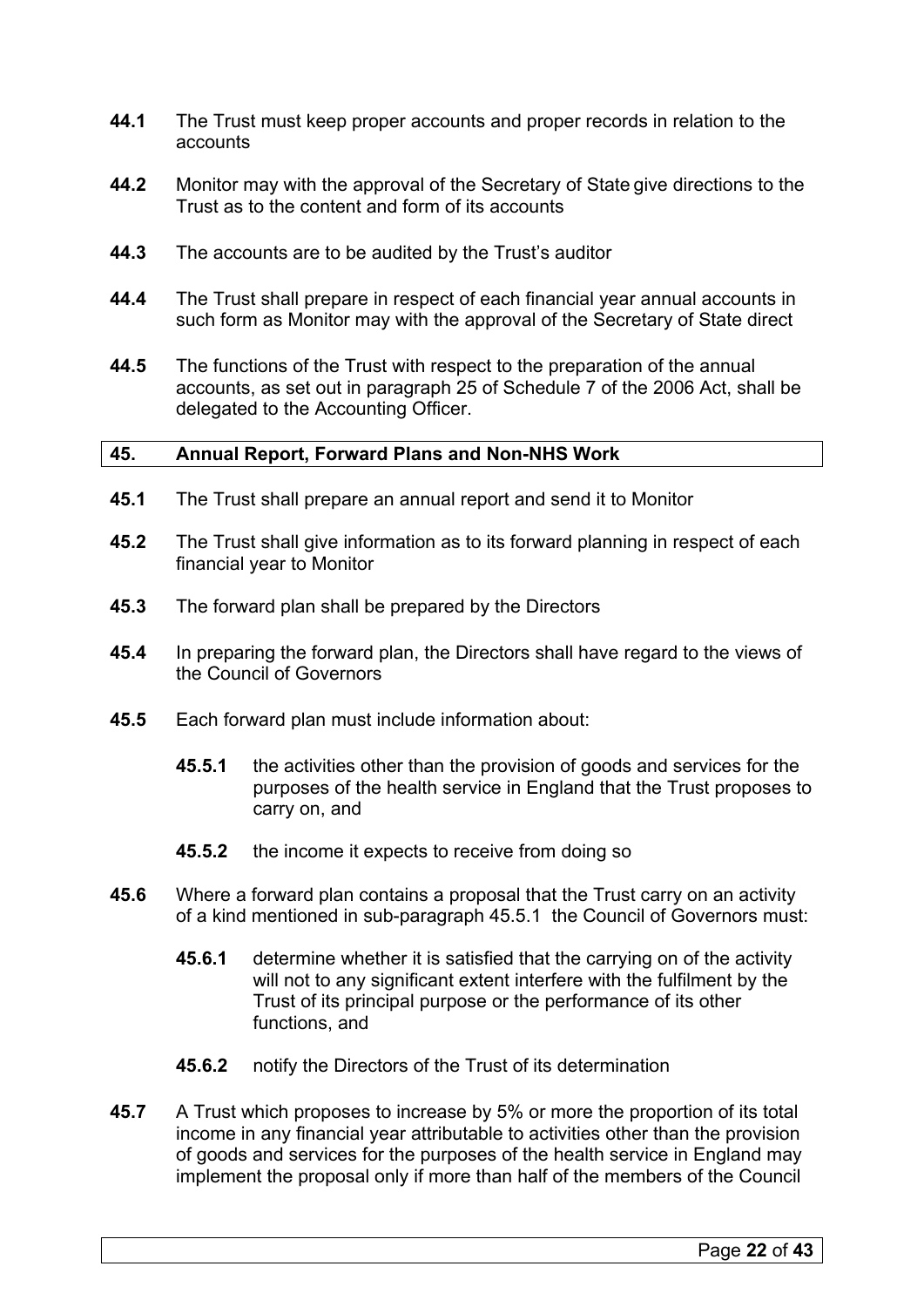of Governors of the Trust voting approve its implementation.

#### <span id="page-22-0"></span>**46. Presentation of the Annual Accounts and Reports to the Governors and Members**

- **46.1** The following documents are to be presented to the Council of Governors at a general meeting of the Council of Governors:
	- **46.1.1** the annual accounts
	- **46.1.2** any report of the auditor on them
	- **46.1.3** the annual report
- **46.2** The documents shall also be presented to the members of the Trust at the Annual Members' Meeting by at least one Board Director in attendance
- **46.3** The Trust may combine a meeting of the Council of Governors convened for the purposes of sub-paragraph 46.1 with the Annual Members' Meeting.

#### <span id="page-22-1"></span>**47. Instruments**

- **47.1** The Trust shall have a seal
- **47.2** The seal shall not be affixed except under the authority of the Board of Directors.

#### <span id="page-22-2"></span>**48. Amendment of the Constitution**

- **48.1** The Trust may make amendments of its constitution only if:
	- **48.1.1** more than half of the members of the Council of Governors of the Trust voting approve the amendments, and
	- **48.1.2** more than half of the members of the Board of Directors of the Trust voting approve the amendments
- **48.2** Amendments made under sub-paragraph 48.1 take effect as soon as the conditions in that paragraph are satisfied, but the amendment has no effect in so far as the constitution would, as a result of the amendment, not accord with Schedule 7 of the 2006 Act
- **48.3** Where an amendment is made to the constitution in relation to the powers or duties of the Council of Governors (or otherwise with respect to the role that the Council of Governors has as part of the Trust):
	- **48.3.1** at least one member of the Council of Governors must attend the next Annual Members' Meeting and present the amendment, and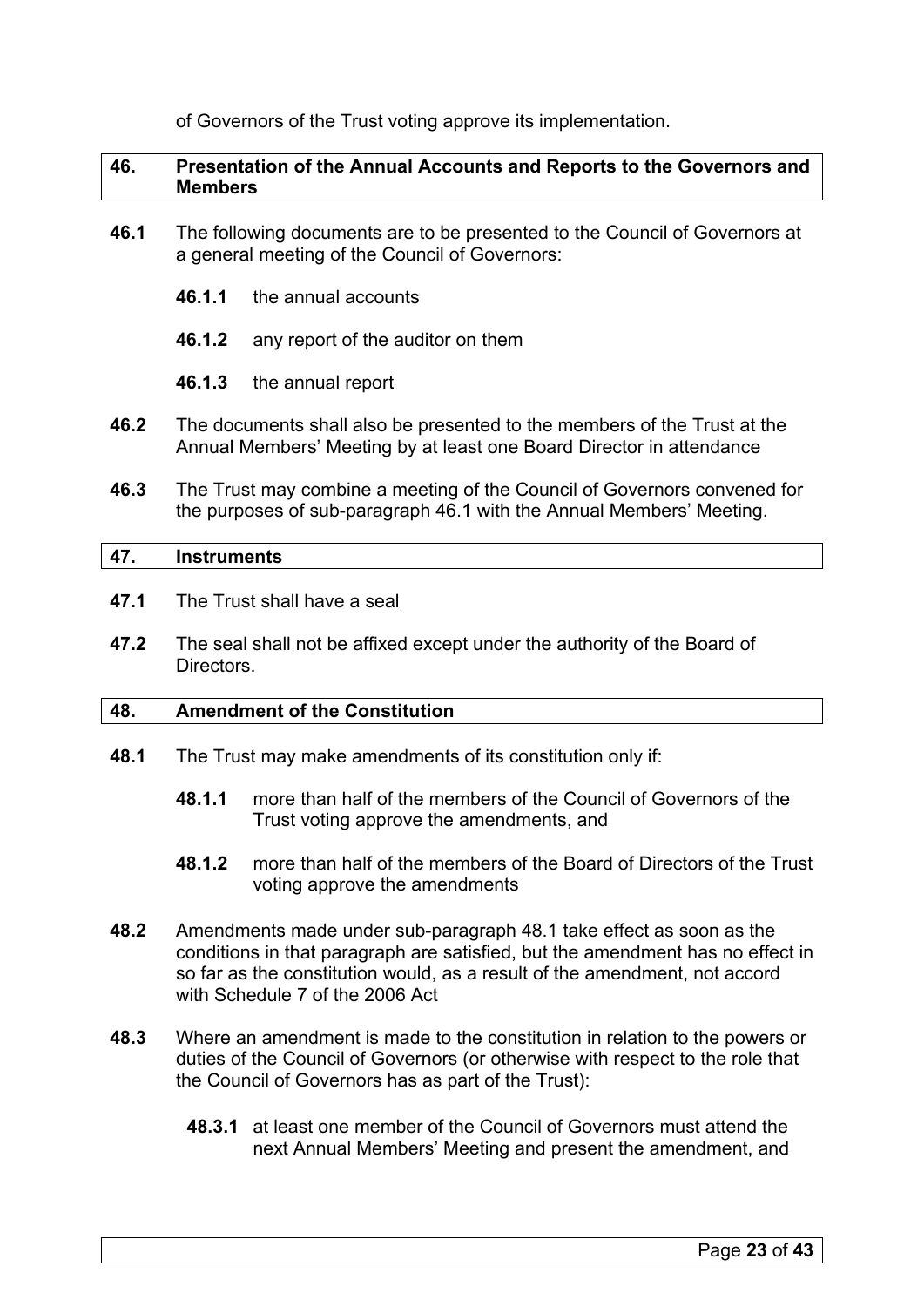**48.3.2** the Trust must give the members an opportunity to vote on whether they approve the amendment

If more than half of the members voting approve the amendment, the amendment continues to have effect; otherwise, it ceases to have effect and the Trust must take such steps as are necessary as a result. Actions taken by the Trust under the amended constitution, prior to the amendment ceasing to have effect, remain valid

**48.4** Amendments by the Trust of its constitution are to be notified to Monitor.

#### <span id="page-23-0"></span>**49. Mergers, etc, and Significant Transactions**

- **49.1** The Trust may only apply for a merger, acquisition, separation or dissolution with the approval of more than half of the members of the Council of **Governors**
- **49.2** The Trust may enter into a significant transaction unless it is a merger, acquisition, separation or dissolution only if more than half of the members of the Council of Governors of the Trust voting, approve entering into the transaction
- **49.3** The definition of "significant transaction" for the purposes of paragraph 49.2 and section 51A of the 2006 Act is set out in Annex 9 paragraph 1.

#### <span id="page-23-1"></span>**50. Indemnities**

- **50.1** Members of the Board of Directors, members of the Council of Governors and the Trust Secretary who act honestly and in good faith will not have to meet out of their personal resources any personal civil liability which is incurred in the execution or purported execution of their functions, save where they have acted recklessly. Any costs arising in this way will be met by the Trust
- **50.2** The Trust may purchase and maintain insurance against this liability for its own benefit and for the benefit of the Board of Directors, the Council of Governors and the Trust Secretary.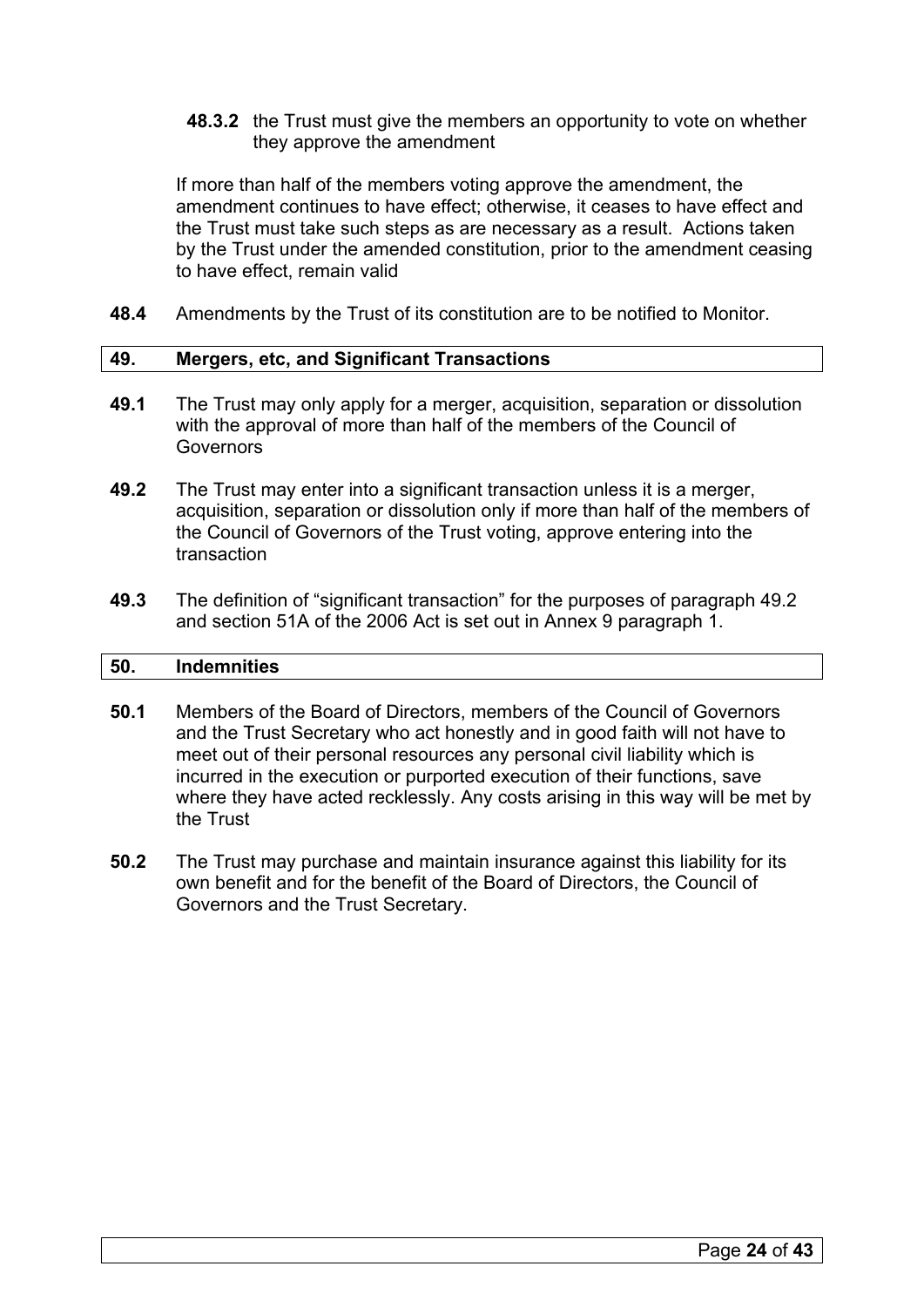# <span id="page-24-0"></span>**ANNEX 1: THE PUBLIC CONSTITUENCIES**

(Paragraphs 7.1 and 7.3)

|  | THE PUBLIC CONSTITUENCIES |
|--|---------------------------|
|--|---------------------------|

| <b>Constituency</b><br><b>Name</b>                                   | <b>Area of the Constituency</b>                                                                                                                                                                                                                                                                                                                                                                                                            | No of<br><b>Governors</b><br>to be<br><b>Elected</b> | <b>Minimum</b><br>No of<br><b>Members</b> |  |
|----------------------------------------------------------------------|--------------------------------------------------------------------------------------------------------------------------------------------------------------------------------------------------------------------------------------------------------------------------------------------------------------------------------------------------------------------------------------------------------------------------------------------|------------------------------------------------------|-------------------------------------------|--|
| Essex Mid &<br>South                                                 | The electoral wards covered by:<br><b>Basildon Borough Council</b><br>$\bullet$<br><b>Braintree District Council</b><br>$\bullet$<br><b>Brentwood Borough Council</b><br>$\bullet$<br>Castle Point Borough Council<br>$\bullet$<br><b>Chelmsford Borough Council</b><br><b>Maldon District Council</b><br><b>Rochford District Council</b><br>$\bullet$<br>Southend on Sea Borough Council<br>$\bullet$<br><b>Thurrock Borough Council</b> | 9                                                    | 60                                        |  |
| <b>North East</b><br>Essex & Suffolk                                 | <b>Colchester Borough Council</b><br>$\bullet$<br><b>Suffolk County Council</b><br>$\bullet$<br><b>Tendring District Council</b><br>$\bullet$                                                                                                                                                                                                                                                                                              | 3                                                    | 60                                        |  |
| West Essex &<br><b>Herts</b>                                         | Borough of Broxbourne Council<br>$\bullet$<br><b>East Herts District Council</b><br>$\bullet$<br><b>Epping Forrest District Council</b><br><b>Harlow Council</b><br>$\bullet$<br><b>North Herts District Council</b><br>Stevenage Borough Council<br><b>Uttlesford District Council</b><br>Welwyn Hatfield Borough Council                                                                                                                 | 5                                                    | 60                                        |  |
| Milton Keynes,<br>Bedfordshire &<br>Luton, and<br>Rest of<br>England | <b>Bedford Borough Council</b><br>$\bullet$<br><b>Central Bedfordshire Council</b><br>$\bullet$<br><b>Luton Borough Council</b><br><b>Milton Keynes Council</b><br>Any other Council in England<br>unless named in Annex 1 to the<br><b>Trust's Constitution</b>                                                                                                                                                                           | $\overline{2}$                                       | 60                                        |  |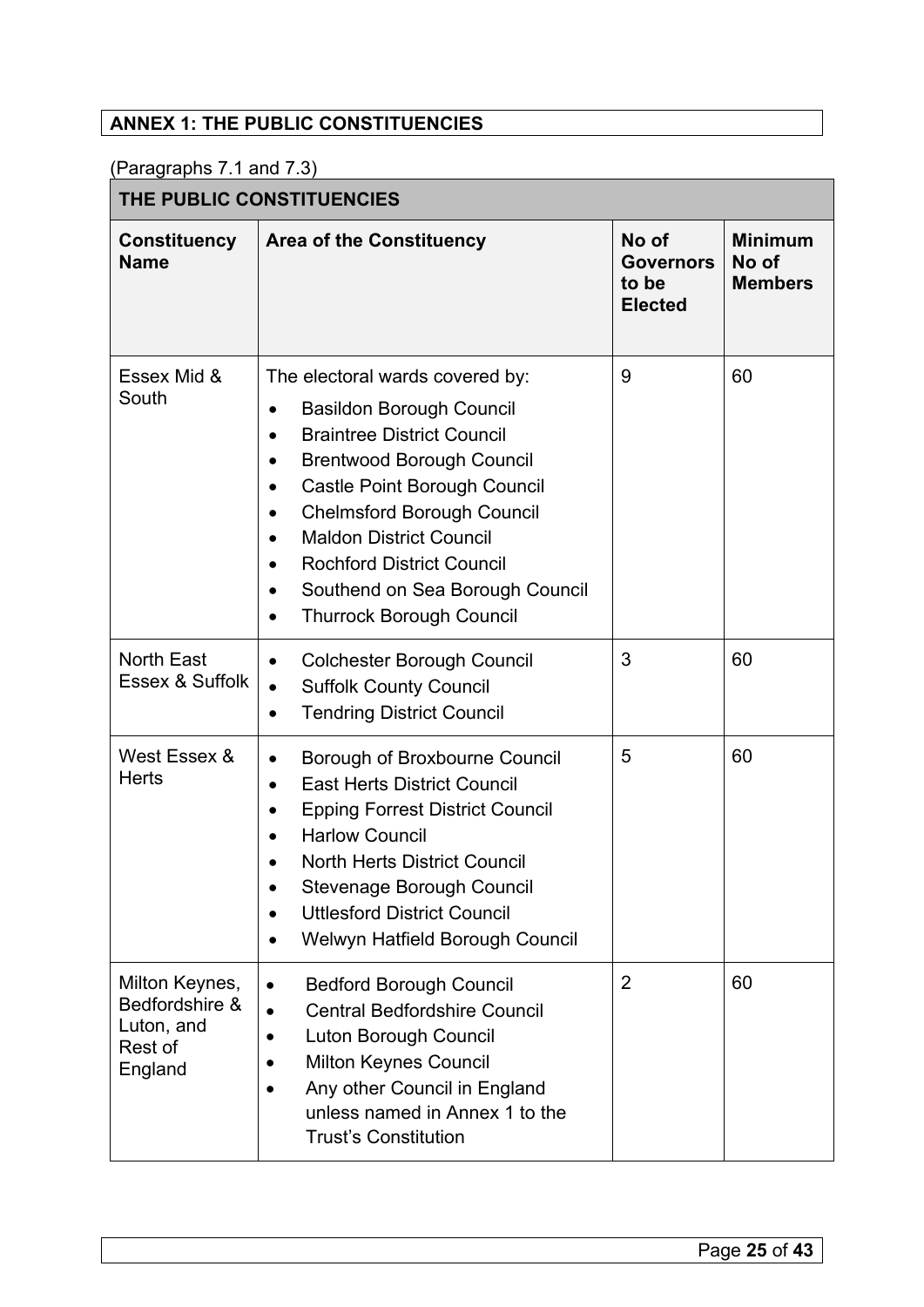# <span id="page-25-0"></span>**ANNEX 2: THE STAFF CONSTITUENCY**

(Paragraph 8.4 and 8.5)

| THE STAFF CONSTITUENCIES           |                                                                                                             |                                                      |                                           |
|------------------------------------|-------------------------------------------------------------------------------------------------------------|------------------------------------------------------|-------------------------------------------|
| <b>Constituency</b><br><b>Name</b> | <b>Area of the Constituency</b>                                                                             | No of<br><b>Governors</b><br>to be<br><b>Elected</b> | <b>Minimum</b><br>No of<br><b>Members</b> |
| Clinical                           | Registered medical practitioners and<br>registered dentists<br>Registered nurses and registered<br>midwives | 4                                                    | 60                                        |
| Non-Clinical                       | Healthcare professionals (not<br>$\bullet$<br>included above)<br>Social workers<br>Support staff            | 2                                                    | 60                                        |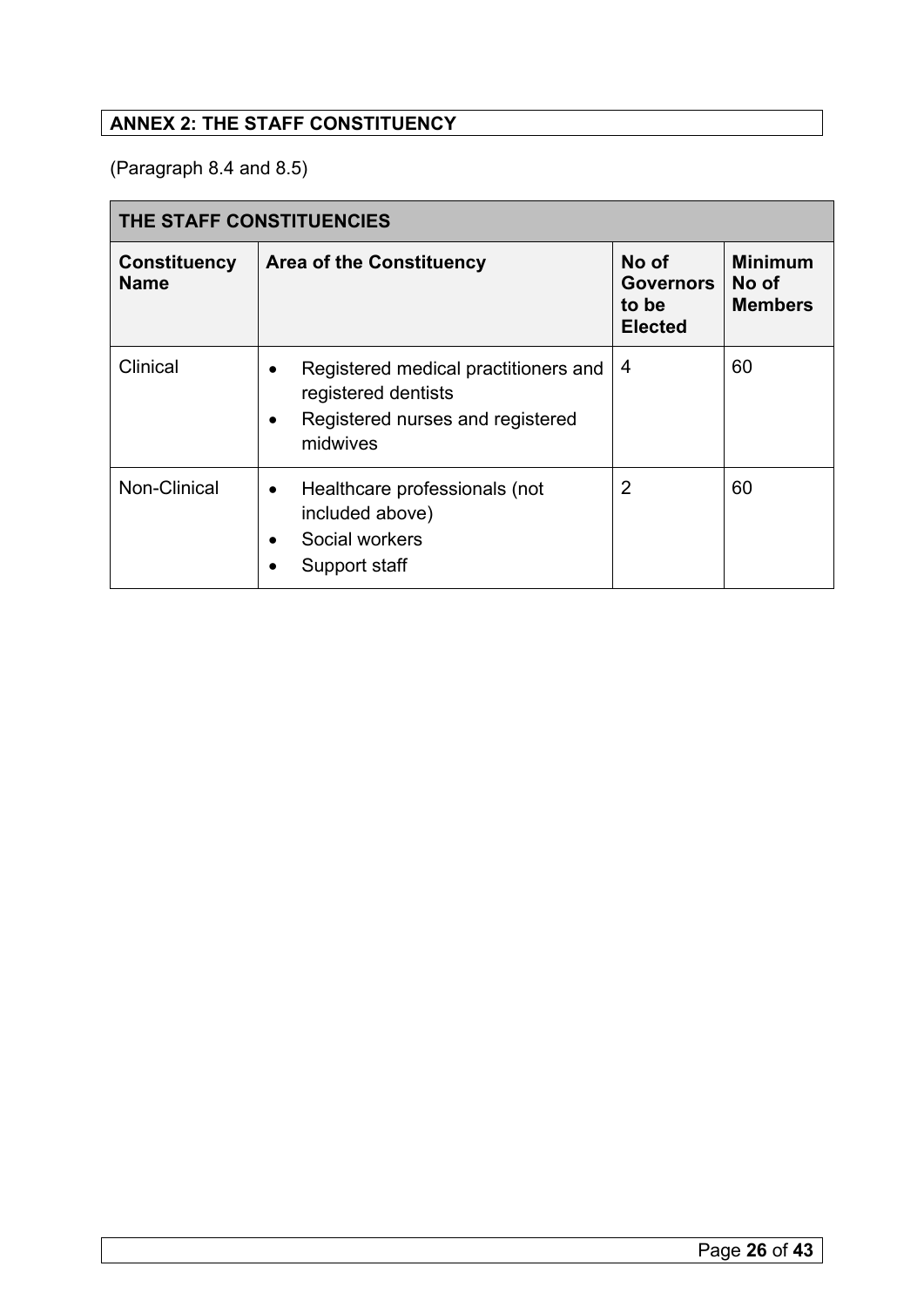<span id="page-26-0"></span>**ANNEX 3: NOT USED**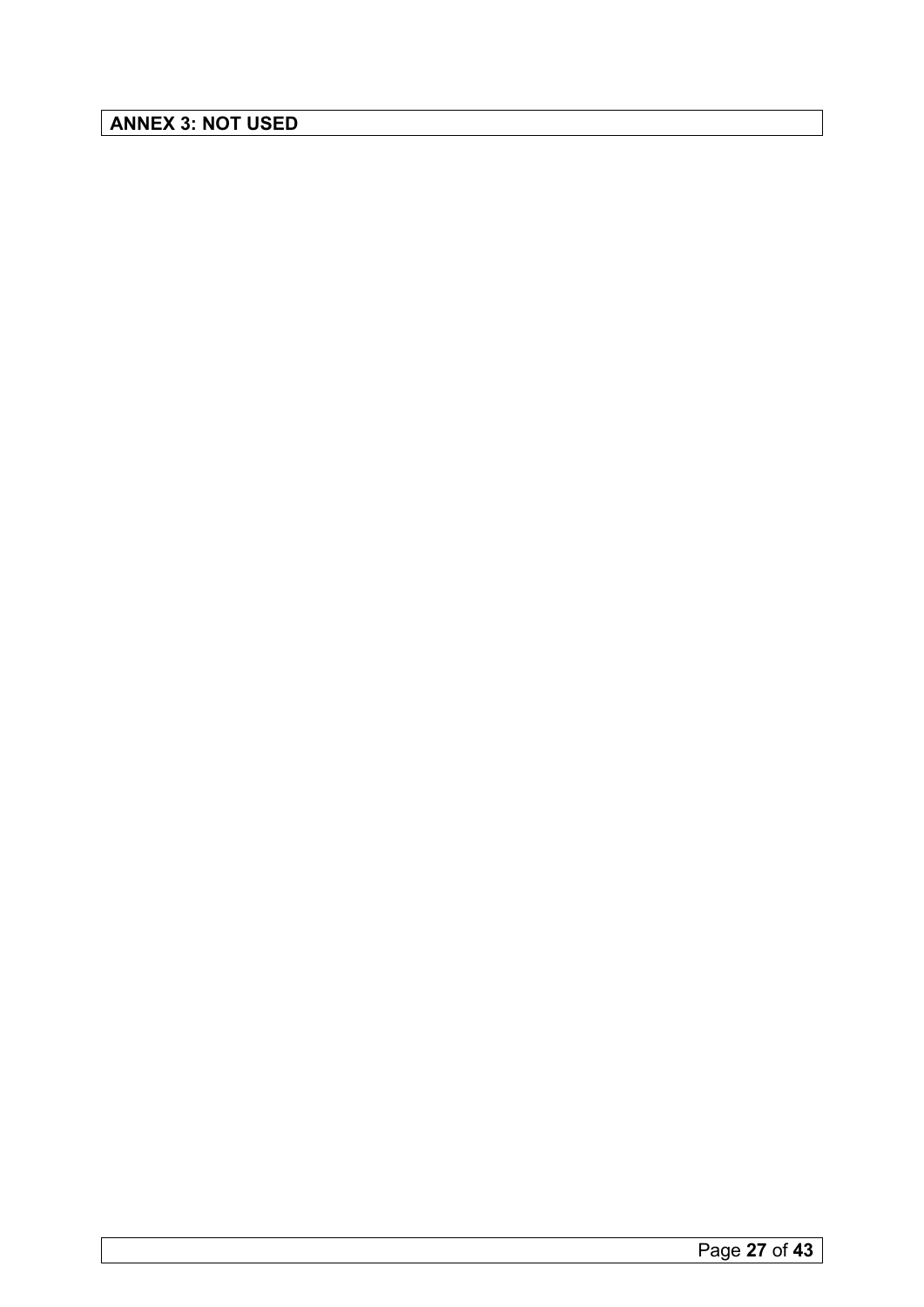# <span id="page-27-0"></span>**ANNEX 4: COMPOSITION OF COUNCIL OF GOVERNORS**

(Paragraphs 14.2 and 14.3)

| <b>Public Governors</b>                                   |                | 19 |
|-----------------------------------------------------------|----------------|----|
| Essex Mid & South                                         | 9              |    |
| North East Essex & Suffolk                                | 3              |    |
| <b>West Essex &amp; Herts</b>                             | 5              |    |
| Milton Keynes, Bedfordshire & Luton, and Rest of England  | $\overline{2}$ |    |
|                                                           |                |    |
| <b>Staff Governors</b>                                    |                | 6  |
| Clinical                                                  | $\overline{4}$ |    |
| Non-Clinical                                              | $\overline{2}$ |    |
|                                                           |                |    |
| <b>Appointed and Partnership Governors</b>                |                |    |
| <b>Essex County Council</b>                               | 1              |    |
| Southend Borough Council                                  | 1              |    |
| <b>Thurrock Council</b>                                   | 1              |    |
| Anglian Ruskin and Essex Universities (joint appointment) | 1              |    |
| Third Sector / Voluntary Sector                           | 1              |    |
|                                                           |                |    |
| <b>Total Council of Governors</b>                         |                | 30 |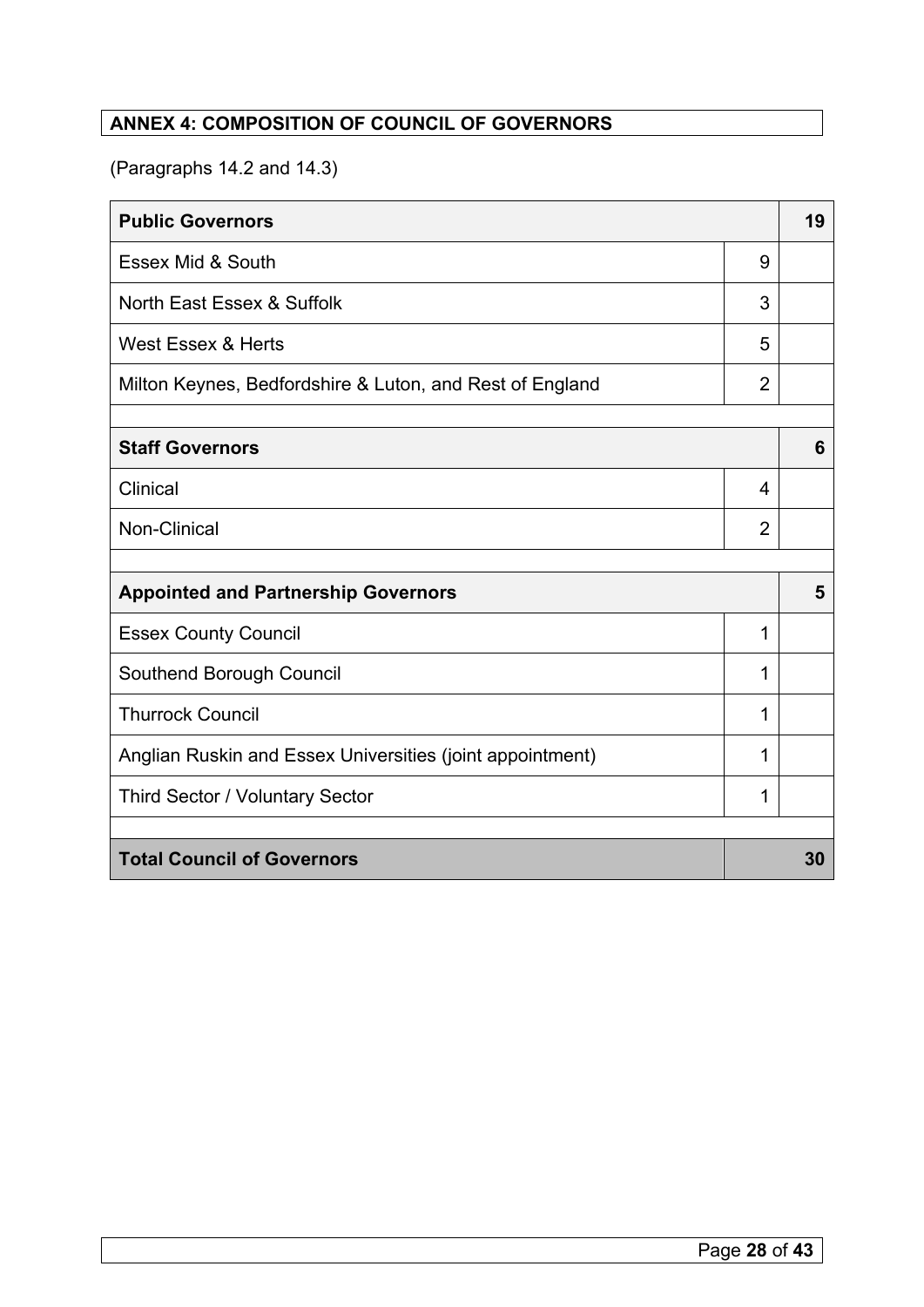# <span id="page-28-0"></span>**ANNEX 4.1: NOT USED**

# <span id="page-28-1"></span>**ANNEX 5: THE MODEL ELECTION RULES**

(Paragraph 15.2)

The Model Election Rules 2014 are included as a separate document to this constitution. [\(https://nhsproviders.org/resource-library/briefings/model-election-rules\)](https://nhsproviders.org/resource-library/briefings/model-election-rules)

# <span id="page-28-2"></span>**ANNEX 6: ADDITIONAL PROVISION – COUNCIL OF GOVERNORS**

(Paragraphs 17.3, 18.2 and 24.1)

# **1. Roles and Responsibilities of the Council of Governors**

The roles and responsibilities of the Council of Governors which are to be carried out in accordance with the constitution, the Trust's license and Monitor's *NHS Foundation Trust Code of Governance* include

# **1.1 General Duties**

- 1.1.1 to hold the Non-Executive Directors individually and collectively to account for the performance of the Board of Directors, including ensuring that the Board of Directors acts so that the Trust does not breach the terms of its license. "Holding the Non-Executive Directors to account" includes scrutinising how well the Board is working, challenging the Board in respect of its effectiveness, and asking the Board to demonstrate that it has sufficient quality assurance in respect of the overall performance of the Trust, questioning Non-Executive Directors about the performance of the Board and of the Trust and making sure to represent the interests of the Trust's members and of the public in doing so
- 1.1.2 to represent the interests of the members of the Trust and the interests of the public

# **2.1 Non-Executive Directors, Chief Executive and Auditor**

- **2.1.1** to approve the policies and procedures for the appointment and removal of the Chair and Non-Executive Directors on the recommendation of the Nomination Committee of the Council of **Governors**
- **2.1.2** to appoint the Chair and Non-Executive Directors
- **2.1.3** to remove the Chair and the Non-Executive Directors. However, the Council should only exercise its power to remove the Chair or any Non-Executive Directors after exhausting all means of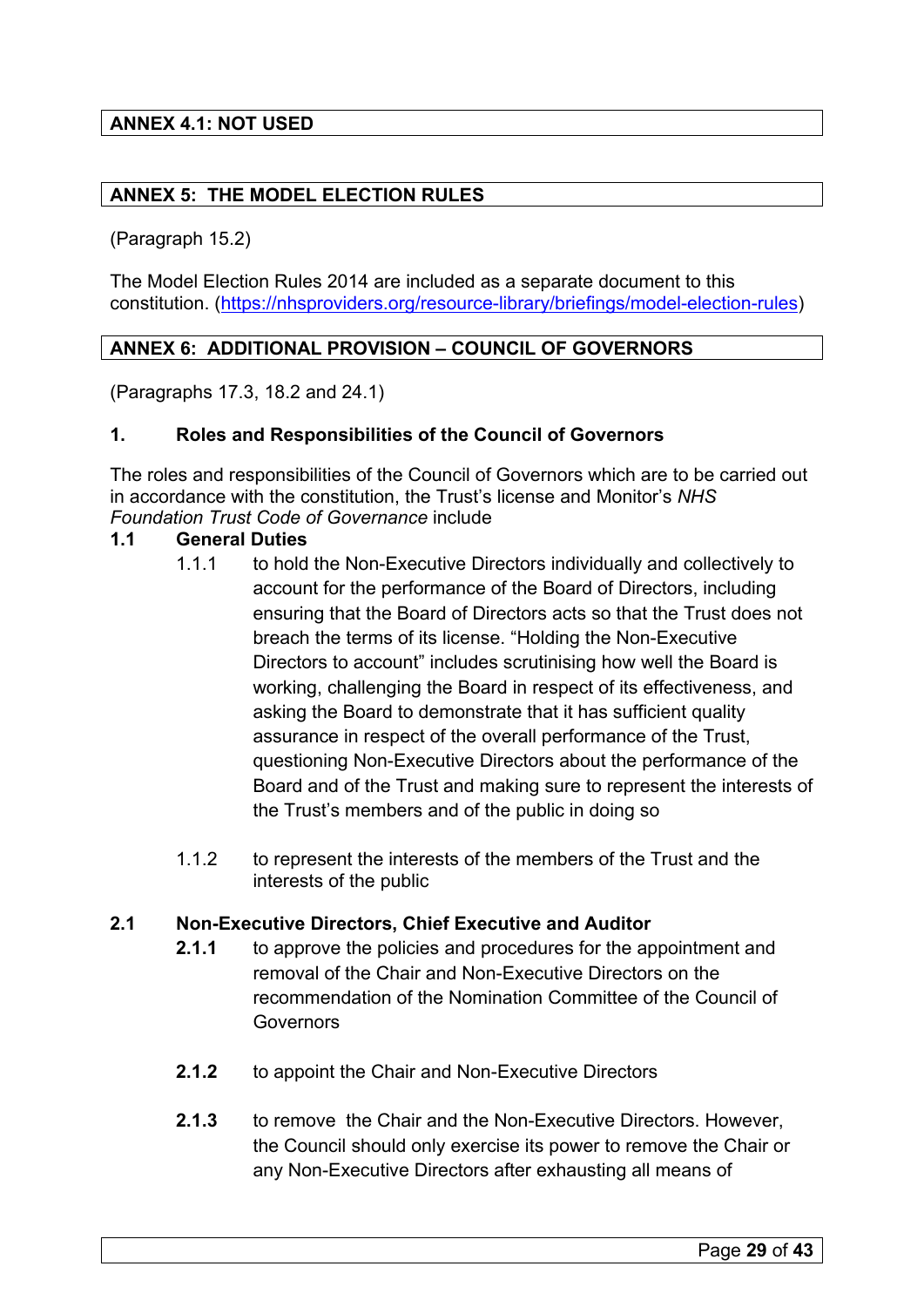engagement with the Board

- **2.1.4** to approve the policies and procedures for the appraisal of the Chair, and Non-Executive Directors on the recommendation of the remuneration committee of the Council of Governors. All Non-Executive Directors should be submitted for re-appointment at regular intervals.. The Council of Governors should ensure planned and progressive refreshing of the Non-Executive Directors
- **2.1.5** to decide the remuneration of Non-Executive Directors and the Chair and to approve changes to the remuneration, allowances and other terms of office for the Chair and the Non-Executive Directors having regard to the recommendations of the Remuneration Committee of the Council of Governors
- **2.1.6** to approve the appointment of the Chief Executive of the Trust
- **2.1.7** to approve the criteria for the appointment, removal and reappointment of the auditor
- **2.1.8** to appoint, remove and reappoint the auditor, having regards to the recommendation of the Audit Committee

# **3.1 Strategy Planning**

- **3.1.1** to provide feedback to the Board of Directors on the development of the strategic direction of the Trust, as appropriate
- **3.1.2** to collaborate with the Board of Directors in the development of the forward plan
- **3.1.3** where the forward plan contains a proposal that the Trust will carry out activities other than the provision of goods and services for the purposes of the NHS in England, to determine whether it is satisfied that the carrying on of the activity will not to any significant extent interfere with the fulfilment by the Trust of its principal purpose or the performance of its other functions and notify its determination to the Board of Directors
- **3.1.4** where the Trust proposes to increase by 5% or more the proportion of its total income in any financial year attributable to activities other than the provision of goods and services for the purposes of the NHS in England, approve such a proposal
- **3.1.5** to approve the entering into of any significant transaction (as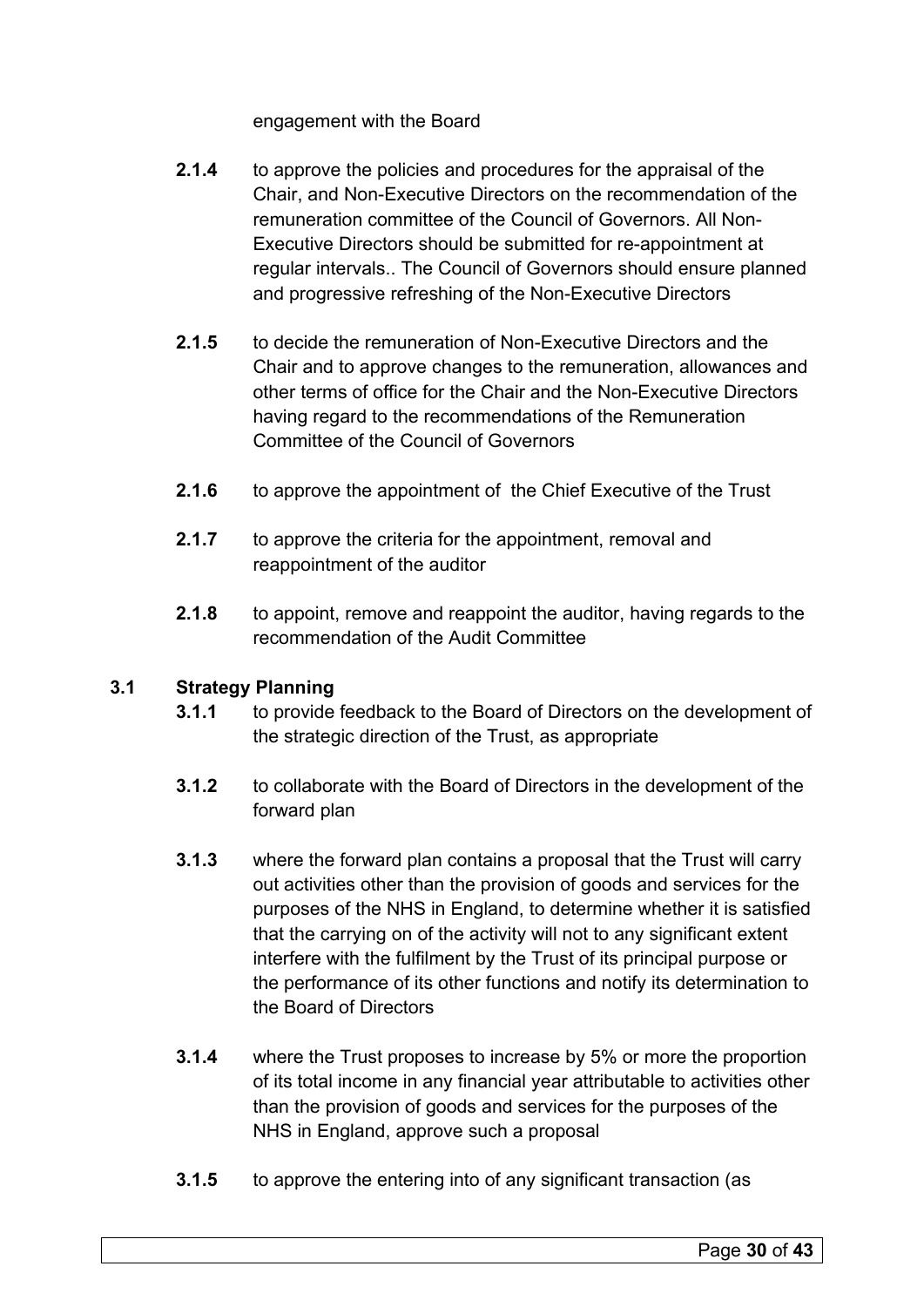defined in this constitution) in accordance with the 2006 Act and the constitution

- **3.1.6** to approve proposals from the Board of Directors for merger, acquisition, dissolution or separation in accordance with 2006 Act and the constitution
- **3.1.7** when appropriate, to make recommendations for the revision of the constitution and approve any amendments to the constitution in accordance with the 2006 Act and the constitution
- **3.1.8** to receive the Trust's annual accounts, any report of the auditor on them, and the annual report at a general meeting of the Council of Governors

# **4.1 Representing Members and the Public**

- **4.1.1** to prepare and from time to time review the Trust's membership engagement strategy and policy
- **4.1.2** to notify Monitor, via the Lead Governor, if the Council is concerned that the Trust is at risk of breaching the terms of its license, and if these concerns cannot be resolved at local level
- **4.1.3** to report to the members annually on the performance of the Council of Governors
- **4.1.4** to promote membership of the Trust and contribute to opportunities to recruit members in accordance the membership strategy
- **4.1.5** to seek the views of stakeholders and feed back to the Board of **Directors**

(Paragraphs 17.3 and 24.1)

# **4. Eligibility to be a Governor**

- 4.1 A person may not become a Governor of the Trust, and if already holding such office will immediately cease to do so, if:
	- 4.1.1 they are a Director of the Trust, or a director of another health service body
	- 4.1.2 they are the spouse, partner, parent or child of a member of the Board of Directors for the Trust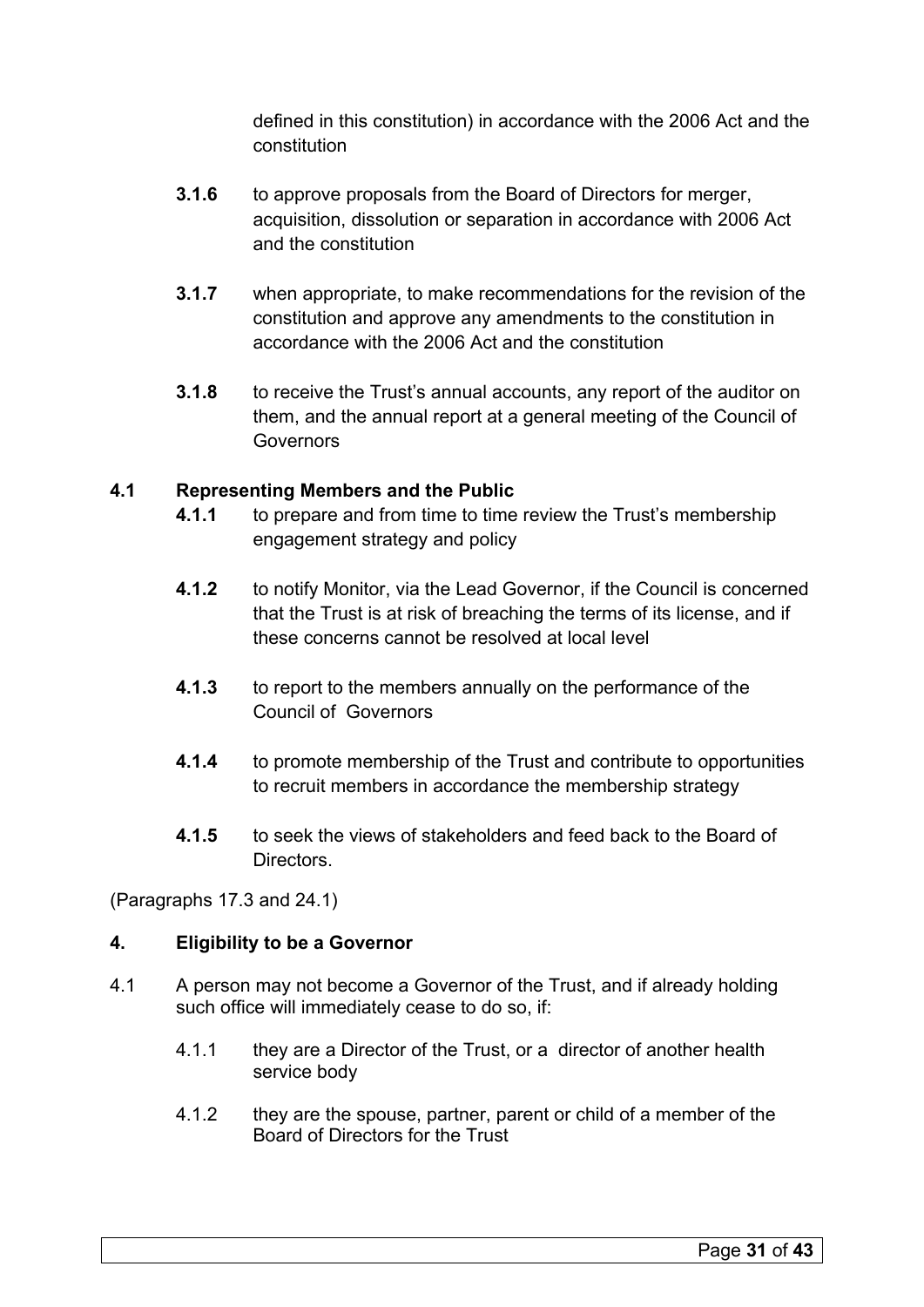- 4.1.3 they are the subject of a disqualification order made under the Company Directors Disqualification Act 1986
- 4.1.4 they are subject to a Sexual Offenders Order under the Sexual Offences Act 2003
- 4.1.5 they are included in any barred list established under the Safeguarding Vulnerable Adults Act 2006 or any equivalent list maintained under the laws of Scotland or Northern Ireland
- 4.1.6 they are undergoing a period of disqualification from a statutory health or social care register
- 4.1.7 they have been disqualified from being a member of a relevant authority under the provisions of the Local Government Act 2000
- 4.1.8 they have been dismissed, otherwise than by reason of redundancy or ill health, from any paid employment with a health service body
- 4.1.9 they are a vexatious complainant as determined in accordance with the Trust's complaints procedure
- 4.1.10 within 5 years prior to his nomination for election or appointment to the Council of Governors, they have had their office of Governor terminated for the reasons set out in paragraphs 5.1.4 – 5.1.9 of this Annex 6.

(Paragraph 17)

# **5. Termination of Office and Removal of Governors**

- 5.1 People holding office as a Governor shall cease to do so if:
	- 5.1.1. they resign by notice in writing to the Trust Secretary
	- 5.1.2 in the case of elected Governors, they cease to be member of the area of the constituency or class of the constituency by which they were elected
	- 5.1.3. in the case of an appointed or partnership Governor, the appointing organisation terminates the appointment of the individual
	- 5.1.4. they consistently and unjustifiably fail to attend the meetings of the Council of Governors in line with the Governor attendance policy as agreed by the Council of Governors
	- 5.1.5. they have refused without reasonable cause to undertake any training which the Trust requires all Governors to undertake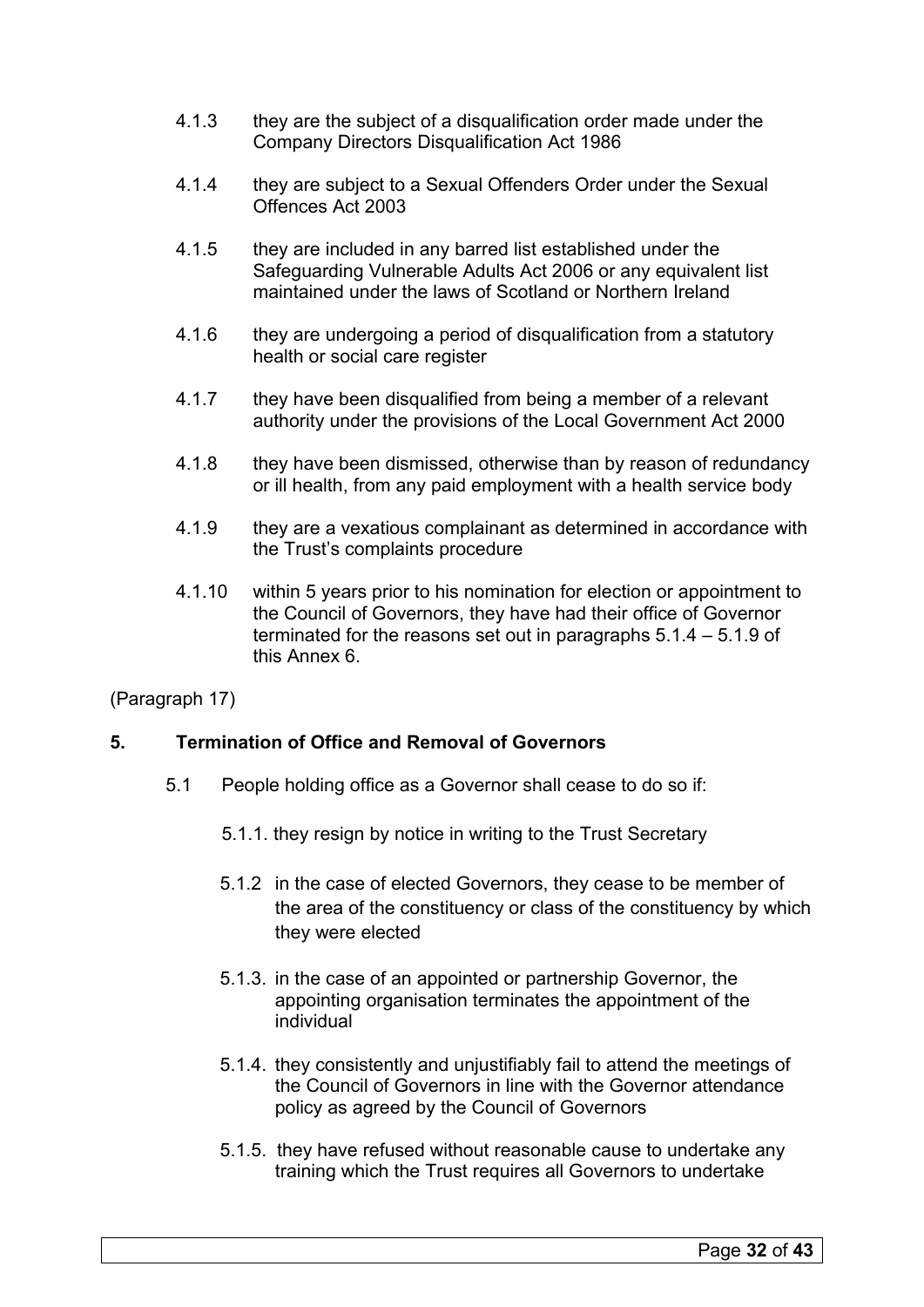- 5.1.6. they have failed to sign and deliver to the Trust Secretary a statement in the form required confirming acceptance of the code of conduct for Governors
- 5.1.7. they have failed to complete a submission identifying any conflict of interest or they have knowingly provided false or misleading information in this regard.
- 5.1.8. they have committed a serious breach of the code of conduct for Governors or fails to abide by the Council of Governors standing orders
- 5.1.9. they have acted in a manner detrimental to the interests of the **Trust**
- 5.1.10. they have expressed opinions which are incompatible with the values of the Trust
- 5.1.11.they are incapable by reason of mental disorder, illness or injury of managing and administering his property and affairs
- 5.2 Governors who are to be removed under any of the grounds set out in paragraph 5.1 above (with the exception of sub-paragraph 5.1.1 – 5.1.3) above shall be removed from the Council of Governors by a resolution approved by the majority of the remaining Governors present and voting
- 5.3 There shall be a working group/committee of the Council of Governors whose function shall be to:
	- 5.3.1 receive and consider concerns about the conduct of any governor and/or
	- 5.3.2 consider whether there are grounds to remove a Governor from office and to make recommendations to the Council of Governors. Membership of the working group/committee shall be determined from time to time
- 5.4 If the Council of Governors receives a complaint in writing about any Governor or is asked to consider whether an individual is eligible to become or remain a Governor, the working group shall investigate the matter and make a recommendation to the Council of Governors, which may include a recommendation that a Governor is removed from office pursuant to paragraph 5.2 above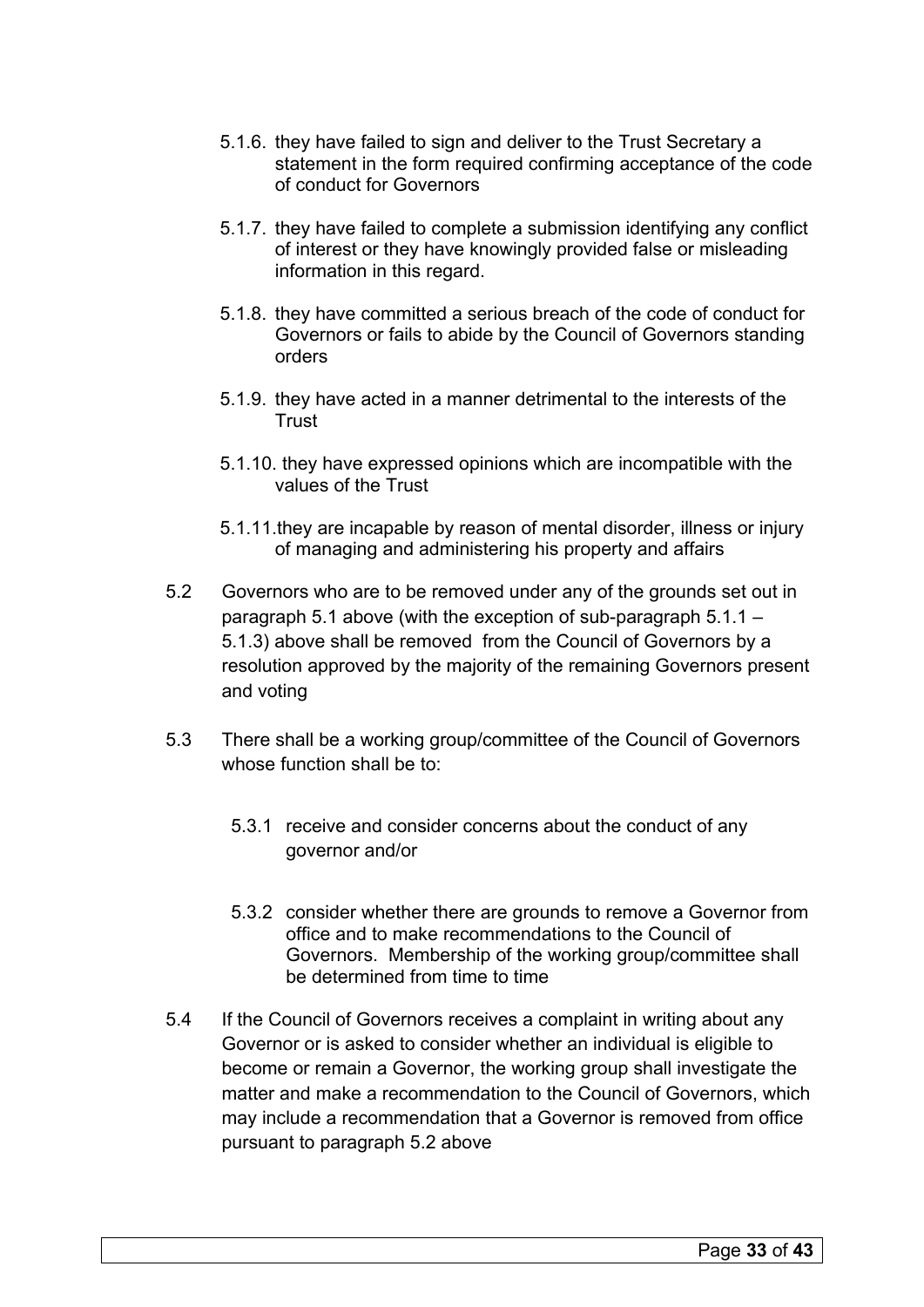- 5.5 The Council of Governors may decide that whilst the working group is carrying out its investigation, the Governor concerned shall be suspended from office. Suspension is a neutral act and any decision to suspend the Governor concerned shall not be seen as an indicator of, or have any bearing on, the eventual recommendation of the working group
- 5.6 If the Council of Governors decides to terminate a Governor's tenure of office pursuant to paragraph 5.2 above, the Governor may apply in writing to the Council of Governors within seven (7) days of the date of the decision, for the decision to be referred to an independent assessor
- 5.7 The decision of the Council of Governors to terminate the tenure of office of the Governor concerned shall not take effect until the later of:
- 5.7.1 seven (7) days after the date of decision; or
- 5.7.2 where the Governor applies for the decision to be referred to an independent assessor in accordance with paragraph 5.6 above, the date on which the independent assessor determines the matter
- 5.8 The Governor shall be suspended from office (if they have not already been suspended from office pursuant to paragraph 5.5 above) with effect from the date of the Council of Governors' decision until the later of the two dates set out in paragraph 5.7 above
- 5.9 On receipt of an application under paragraph 5.6 above the Council of Governors and the applicant Governor will co-operate in good faith to agree on the appointment of the independent assessor. If the parties fail to agree on the identity of the independent assessor within twentyone (21) days of the date upon which the application is received by the Council of Governors, then the Council of Governors shall request the Chartered Institute of Arbitrators to nominate an independent assessor
- 5.10 The independent assessor will consider the evidence and conclude whether the decision to remove the Governor was reasonable or otherwise
- 5.11 The independent assessor's decision will be binding on the parties. If the independent assessor finds that the decision of the Council of Governors to remove the governor was not reasonable, the decision of the Council of Governors will be rescinded
- 5.12 The Trust shall bear the independent assessor's costs unless the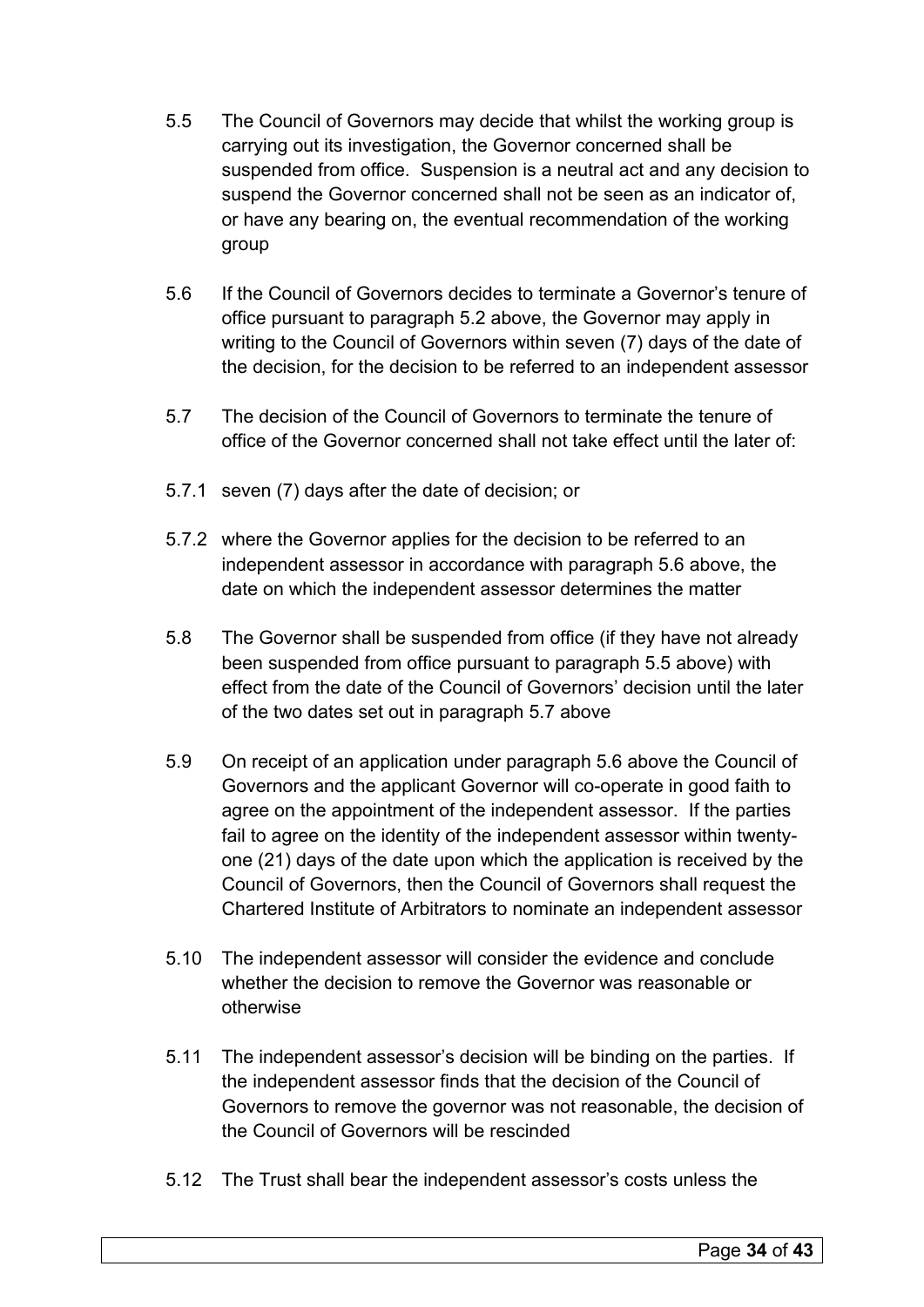independent assessor determines that such costs shall be shared between the Trust and the Governor.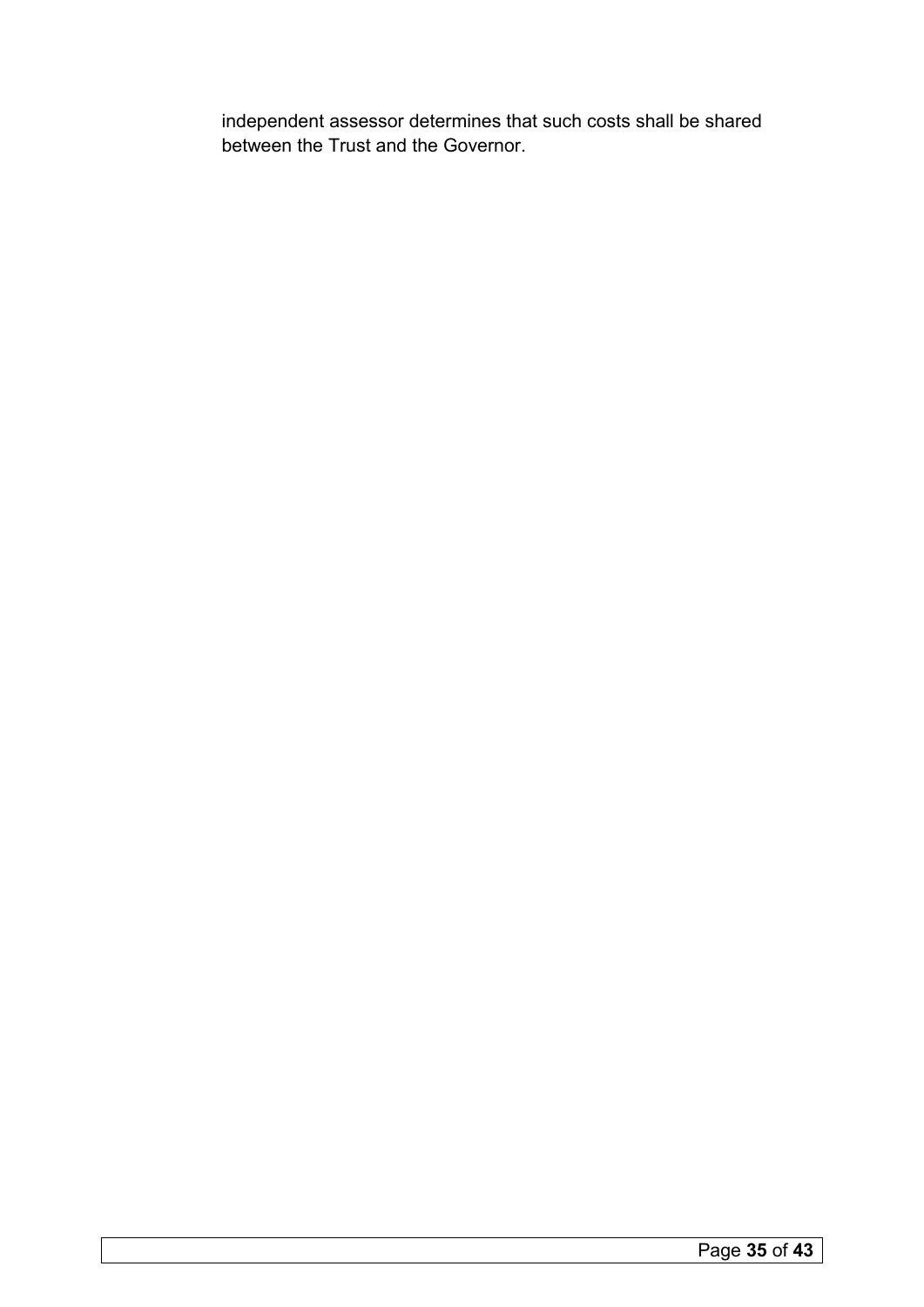# <span id="page-35-0"></span>**ANNEX 7: STANDING ORDERS FOR THE PRACTICE AND PROCEDURE OF THE COUNCIL OF GOVERNORS**

(Paragraph 19.1 and 20)

Standing Orders For The Practice And Procedure Of The Council Of Governors are included as a separate document to this constitution.

-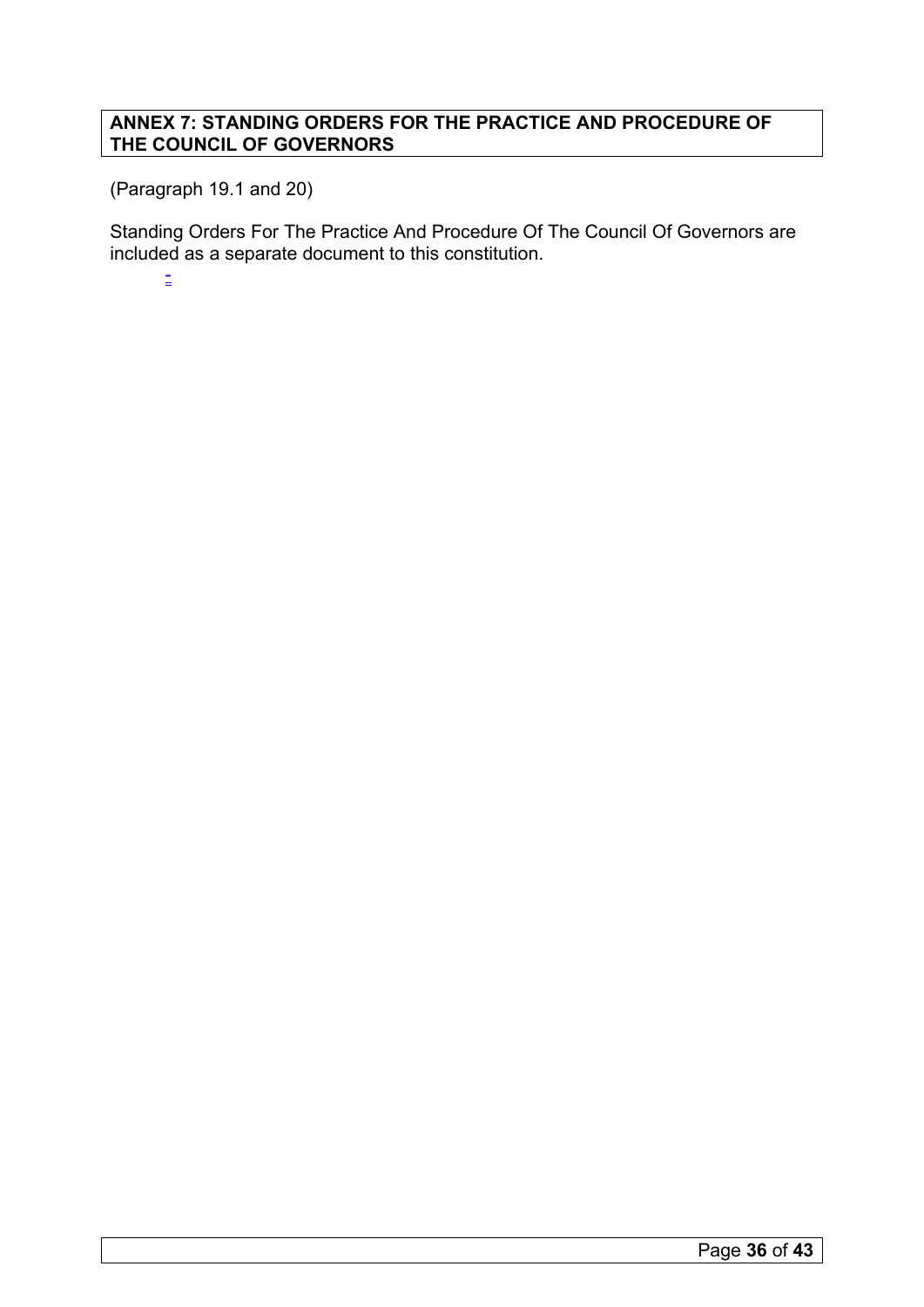# <span id="page-36-0"></span>**ANNEX 8: STANDING ORDERS FOR THE PRACTICE AND PROCEDURE OF THE BOARD OF DIRECTORS**

# (Paragraph 35)

Standing Orders For The Practice And Procedure Of The Board Of Directors are included as a separate document to this constitution.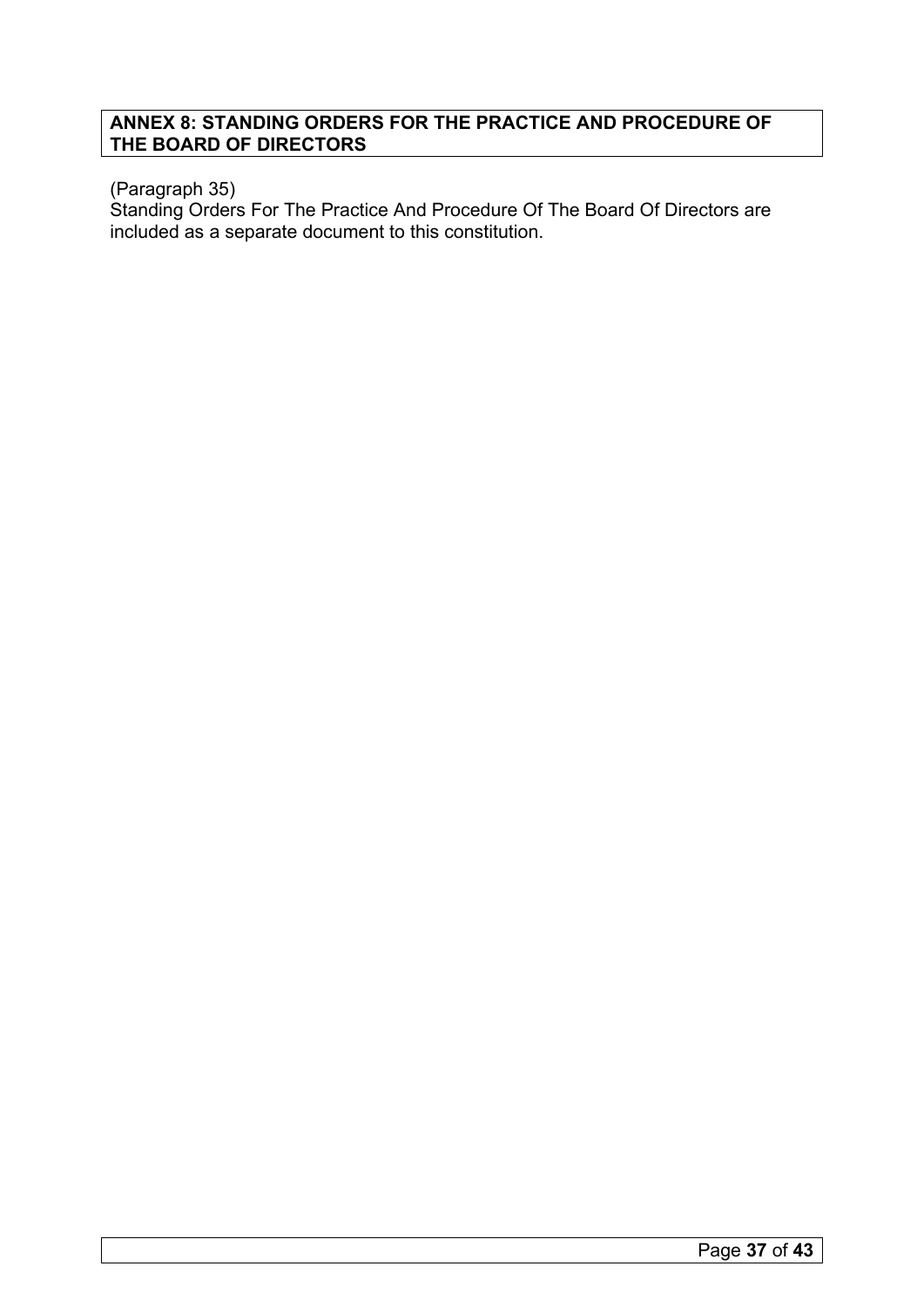# **ANNEX 9 – FURTHER PROVISIONS**

(Paragraph 49)

# **1. SIGNIFICANT TRANSACTIONS**

- 1.1 In accordance with section 51A of the National Health Service Act 2006, the Trust may enter into a Significant Transaction only if more than half of the members of the Council of Governors of the Trust voting approve entering into the transaction
- 1.2 For the purpose of this paragraph 1 and subject to paragraph 1.4 below, "Significant Transaction" means a "transaction" as defined in paragraph 1.3 below which meets any one of the following tests:
- 1.2.1 the assets which are the subject of the transaction exceed 25% of the total fixed assets of the Trust (Asset Test); or
- 1.2.2 the income of the Trust will increase or decrease by more than 25% following the completion of the relevant transaction (Income Test); or
- 1.2.3 the gross capital of the company or business being acquired or divested represents more than 25% of the total capital of the trust following completion (where "gross capital" is the market value of the relevant company or business's shares and debt securities plus the excess of current liabilities over current assets, and the Trust's capital is determined by reference to its balance sheet) (Gross Capital Test); or
- 1.2.4 the Asset Test, the Income Test and the Gross Capital Test are not satisfied but the transaction, in the reasonable opinion of the Board of Directors:
	- (a) would impact on the manner in which health services are delivered by the Trust and/or the range of health services the Trust delivers; or
	- (b) exceeds a total value of £10,000,000 (£10 million) and has an overall risk rating which in the reasonable opinion of the Board of Directors is considered to be significant. The Board of Directors will assess the significance of the overall risk of the transaction against the applicable Trust's own risk management framework in force at the time the risk assessment is conducted by the Board of Directors
- 1.3 "Transaction" means any agreement (including an amendment to an agreement) entered into by the Trust in respect of a merger, demerger, joint venture, divestment, or any other arrangement for the acquisition, disposal or delivery of health services, but, for the avoidance of doubt, it does not include: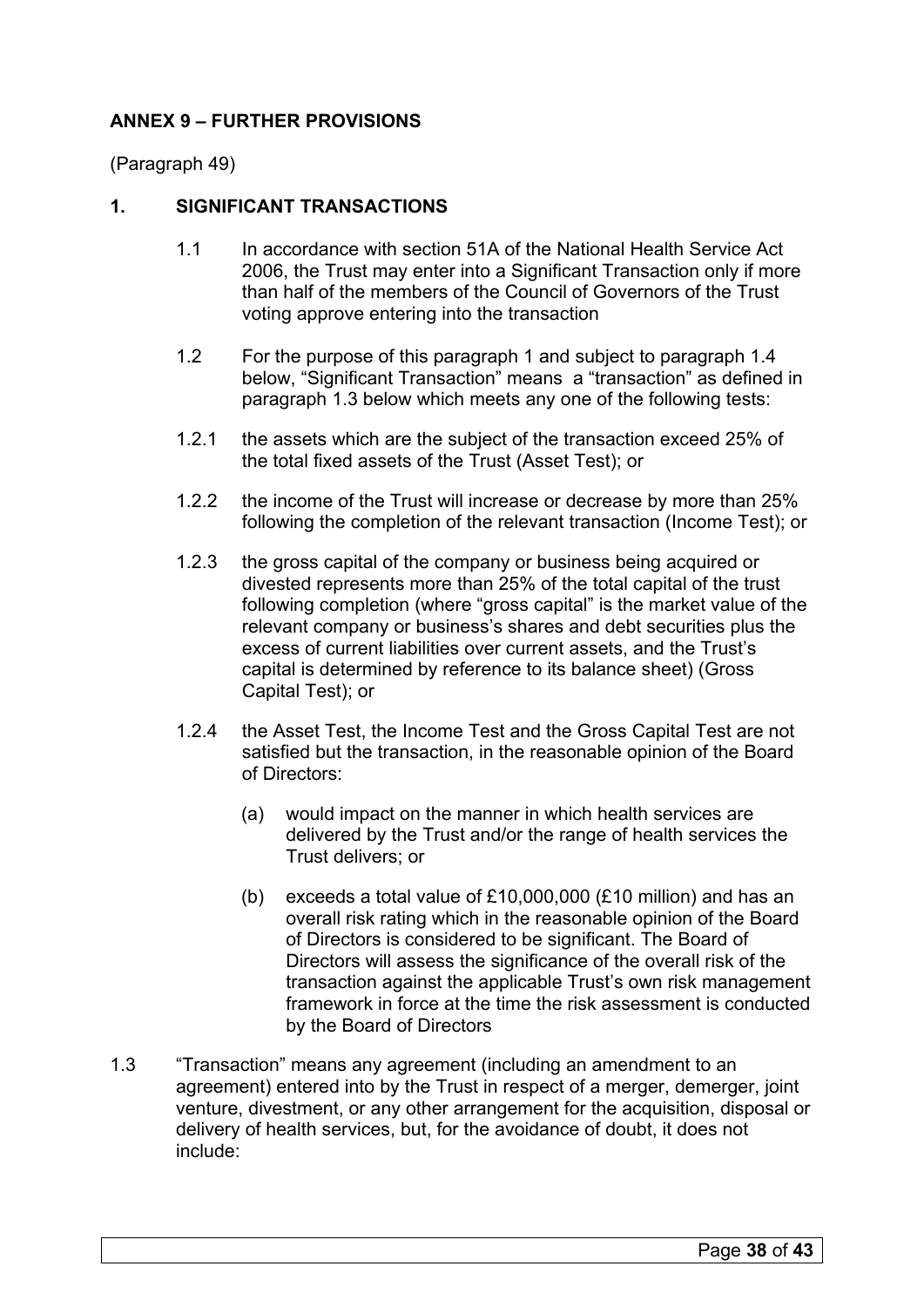- 1.3.1 an agreement entered into or changes to the health services carried out by the Trust following a reconfiguration of the health services led by the commissioners of such health services; or
- 1.3.2 a grant of public dividend capital or the entering into a working capital facility or other loan, which does not involve the acquisition or disposal of any fixed asset of the trust
- 1.3.3 For the purpose of this paragraph 1.3 the following definitions apply:
	- (a) "merger" means a transaction that involves one organisation acquiring / transferring the assets and liabilities of another, either wholly or in part;
	- (b) "demerger" means a transaction that involves the disaggregation of a single corporate body into two or more new corporate bodies;
	- (c) "joint venture" means a transaction involving an agreement between two or more parties to undertake economic activity together which establishes a separate legal entity.; and
	- (d) "divestment" means a transaction that involves the disposal, in whole or in part, of an organisation's business, services or assets and liabilities where the Board of Directors has made a decision to do so.
- 1.4 A transaction is not a Significant Transaction if it is:
	- 1.4.1 a transaction which is a statutory merger, acquisition, separation or dissolution under sections 56, 56A, 56B or 57A of the National Health Service Act 2006; or
	- 1.4.2 a transaction in the ordinary course of current business from time to time (including the expiry, termination, renewal, extension of, or the entering into an agreement in respect of the health services carried out by the Trust).
	- 1.4.3 a transaction that involves the disposal, in whole or in part, of an organisation's business services or assets and liabilities where the Board of Directors has not made a decision and therefore is outside Trust control.

(Paragraphs 6.2 and 12.4)

# **2. TERMINATION OF MEMBERSHIP**

- **2.1** A member shall not become or continue to be a member if:
	- 2.1.1 it is reasonably suspected by the Board that in the five years prior to the individual's application for membership of the Trust or during the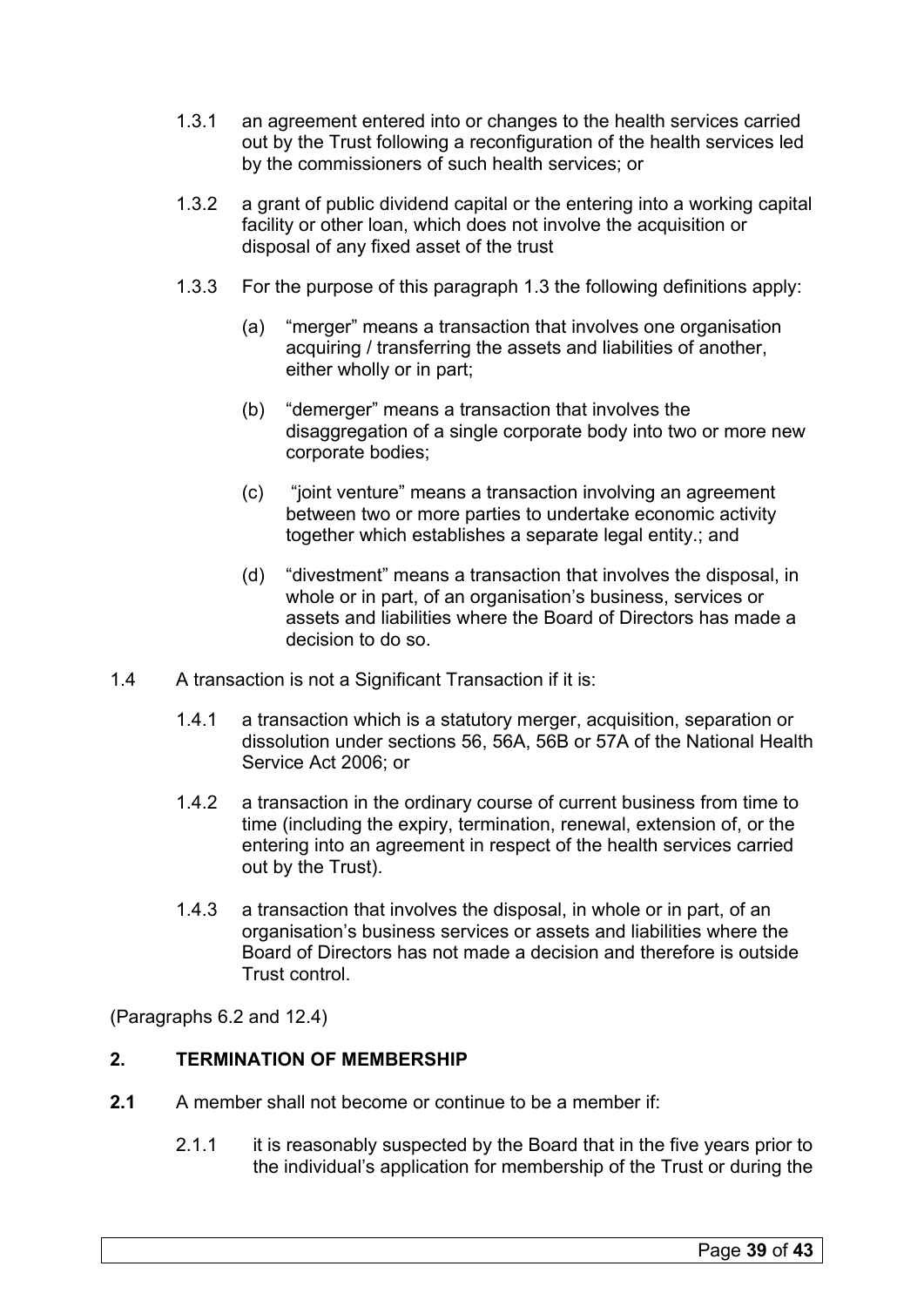period of their membership of the Trust, they have been involved as a perpetrator in what the Board reasonably considers to be a sufficiently serious incident of intimidation, threat, harassment, assault or violence against:

- a) any of the Trust's employees or other persons who exercise functions for the purpose of the Trust, or against any volunteers; or
- b) any employee of another health service body or any person who exercises functions for the purposes of another health service body or against any person who volunteers with another health service body; or
- c) any service user or carer or visitor to the Trust or any service user, carer or visitor to any other health service body
- 2.1.2 they have been excluded from the Trust's premises within the previous five years
- 2.1.3 they are expelled from membership by resolution of the Council of Governors
- 2.1.4 they cease to be eligible under this Constitution to be a member
- 2.1.5 they die
- 2.2 It is the responsibility of members to ensure their eligibility at all times and not the responsibility of the Trust to do so on their behalf. Members who become aware of their ineligibility shall inform the Trust as soon as practicable and their names shall be removed from the Register of Members
- 2.3 Where the Trust has reason to believe that members cease to be eligible for membership or their membership can be terminated under this constitution, the Trust Secretary shall carry out reasonable enquiries to establish if this is the case.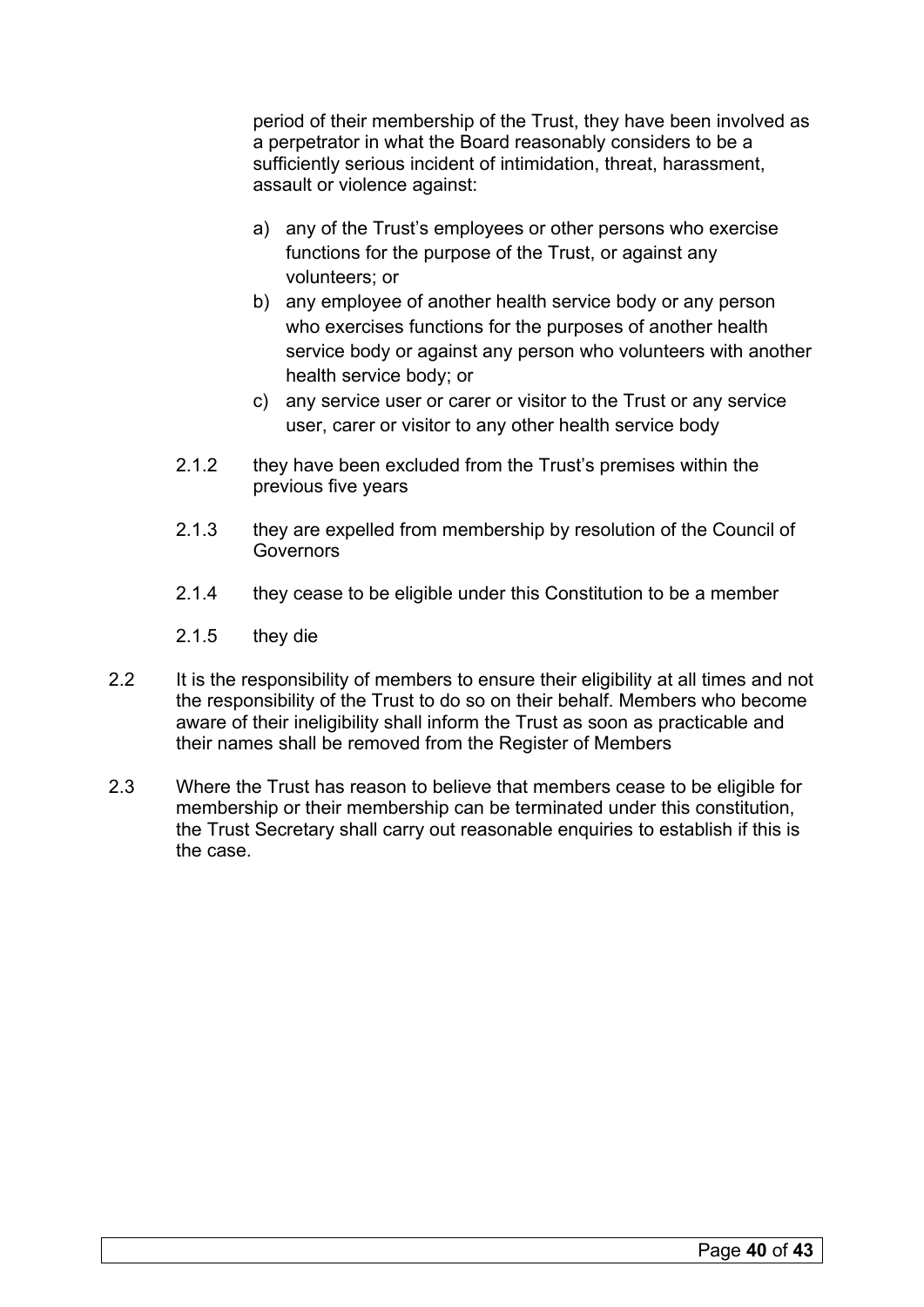# <span id="page-40-0"></span>**ANNEX 10: ANNUAL MEMBERS' MEETING**

(Paragraphs 13 and 46)

# **1. Interpretation**

1.1. Save as permitted by law, the Chair shall be the final authority on the interpretation of these standing orders (on which the Chair shall be advised by the Chief Executive and the Trust Secretary)

# **2. General Information**

- 2.1. The purpose of the standing orders for Annual Members' Meetings is to ensure that the highest standards of corporate governance and conduct are applied to all Annual Members' Meetings
- 2.2. All business shall be conducted in the name of the Trust

# **3. Attendance**

3.1. Each member shall be entitled to attend an Annual Members' Meeting

# **4. Meetings in Public**

- 4.1. Meetings of the Annual Members' Meetings must be open to the public subject to the provisions of paragraph 4.2 below
- 4.2. The Chair may exclude members of the public from an Annual Members' Meeting if they are interfering with or preventing the reasonable conduct of the meeting
- 4.3. Annual Members' Meetings shall be held annually at such times and places as the Chair may determine

# **5. Notice of Meetings**

- 5.1. Before each Annual Members' Meeting, a notice of the meeting, specifying the business proposed to be transacted at it, and signed by the Chair, or by an officer of the Trust authorised by the Chair to sign on their behalf, shall be served upon every member at least 10 clear days before the meeting and posted on the Trust's website and displayed at its headquarters
- 5.2. The Annual Report and Accounts shall be circulated to Governors and published on the website at the earliest and appropriate opportunity. Copies of the Annual Report and Accounts shall be sent to any member upon written request to the Trust Secretary and shall be available for inspection by a member free of charge at the place of the meeting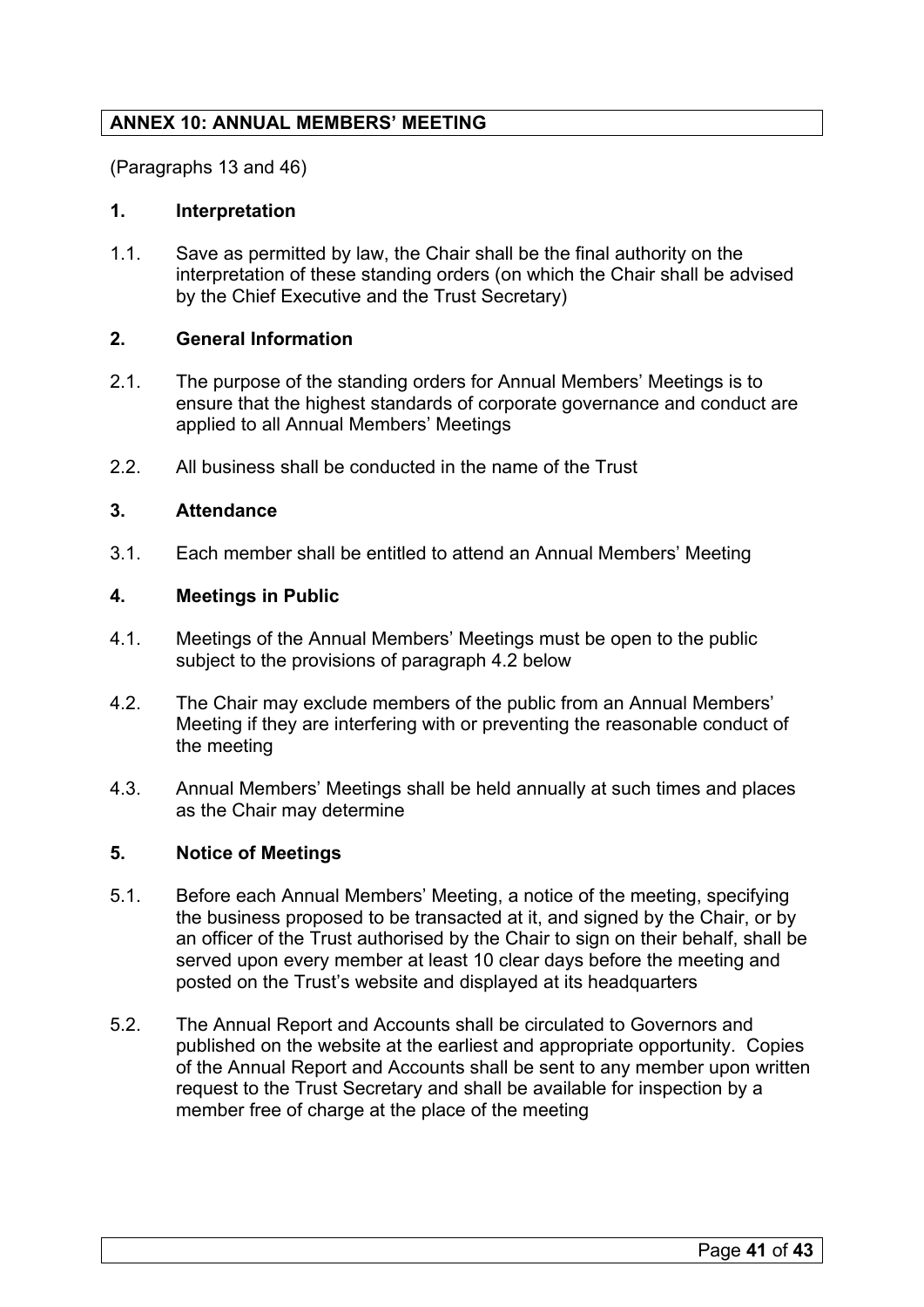# **6. Setting the Agenda**

6.1. The Chair shall determine the agenda for Annual Members' Meetings which must include the business required by the Act

# **7. Chair of Annual Members' Meetings**

7.1. The Chair, if present, shall preside. If the Chair is absent from the meeting, the Vice-Chair or Acting Chair shall preside. If neither the Chair, Vice-Chair nor Acting Chair is present the Directors and Governors shall elect one of their number to act as Chair

# **8. Chair's Ruling**

8.1. Statements of members made at Annual Members' Meetings shall be relevant to the matter under discussion at the material time and the decision of the Chair of the meeting on questions of order, relevancy, regularity and any other matters shall be final

# **9. Voting**

- 9.1. Decisions at meetings shall be determined by a majority of the votes of the members present and voting. In the case of any equality of votes, the person presiding shall have a second or casting vote subject to the Act
- 9.2. All decisions put to the vote shall, at the discretion of the Chair of the meeting, be determined by oral expression or by a show of hands
- 9.3. In no circumstances may an absent member vote by proxy

# **10. Suspension of Standing Orders**

- 10.1. Except where this would contravene any statutory provision, any one or more of these standing orders may be suspended at an Annual Members' Meeting, provided that a majority of members present vote in favour of suspension
- 10.2. A decision to suspend the standing orders shall be recorded in the minutes of the meeting
- 10.3. A separate record of matters discussed during the suspension of the standing orders shall be made and shall be available to the members
- 10.4. No formal business may be transacted while the standing orders are suspended
- 10.5. The Trust's Audit Committee shall review every decision to suspend the standing orders
- **11. Variation and Amendment of Standing Orders**